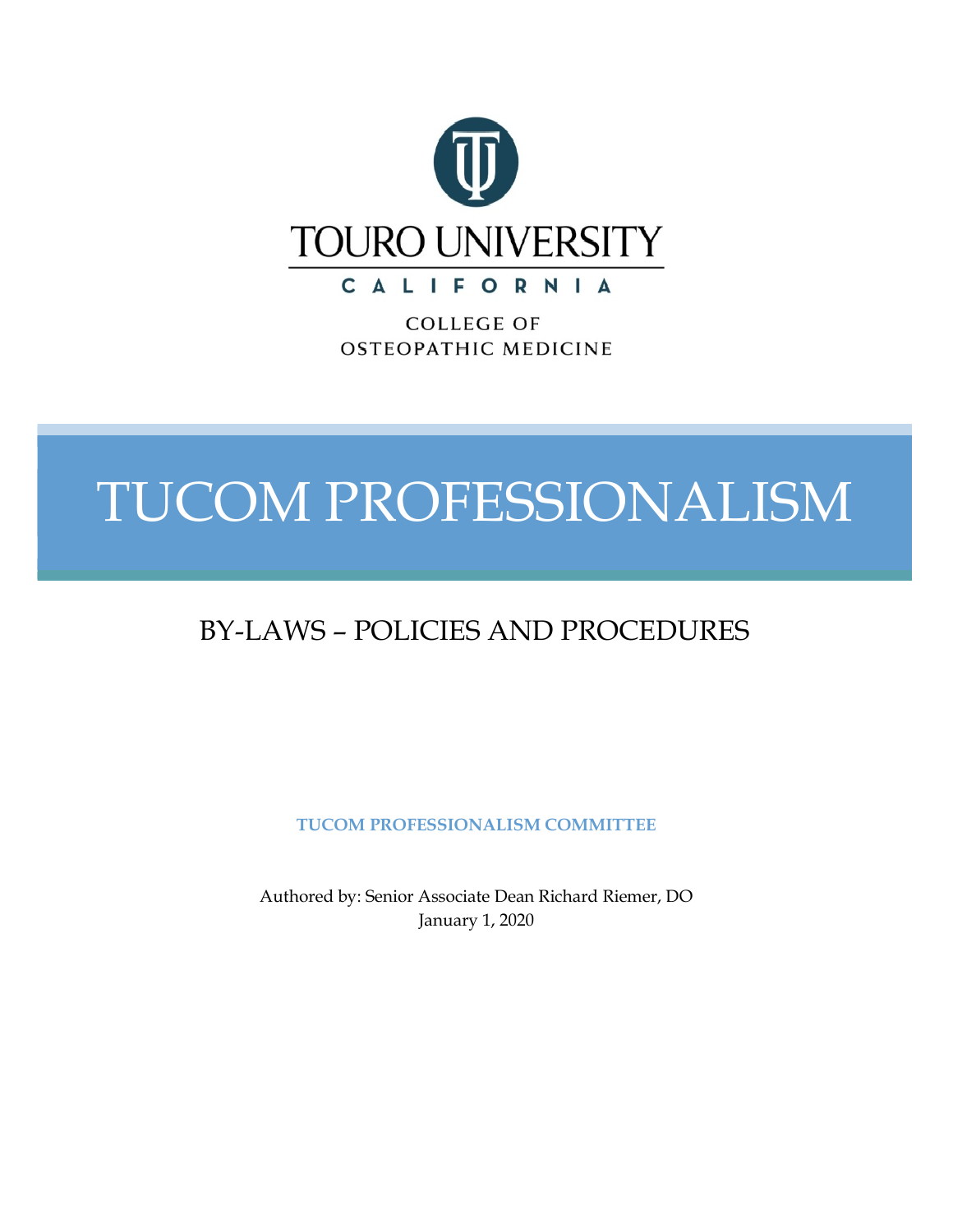# **Policies and Procedures**

# **Table of Contents**

| I.        |  |
|-----------|--|
| А.        |  |
| <b>B.</b> |  |
| C.        |  |
| П.        |  |
| Ш.        |  |
| А.        |  |
| <b>B.</b> |  |
| 1.        |  |
| C.        |  |
|           |  |
| V.        |  |
|           |  |
|           |  |
|           |  |
|           |  |
| Х.        |  |
| XI.       |  |
| A.        |  |
| <b>B.</b> |  |
| C.        |  |
| D.        |  |
| Ε.        |  |
| F.        |  |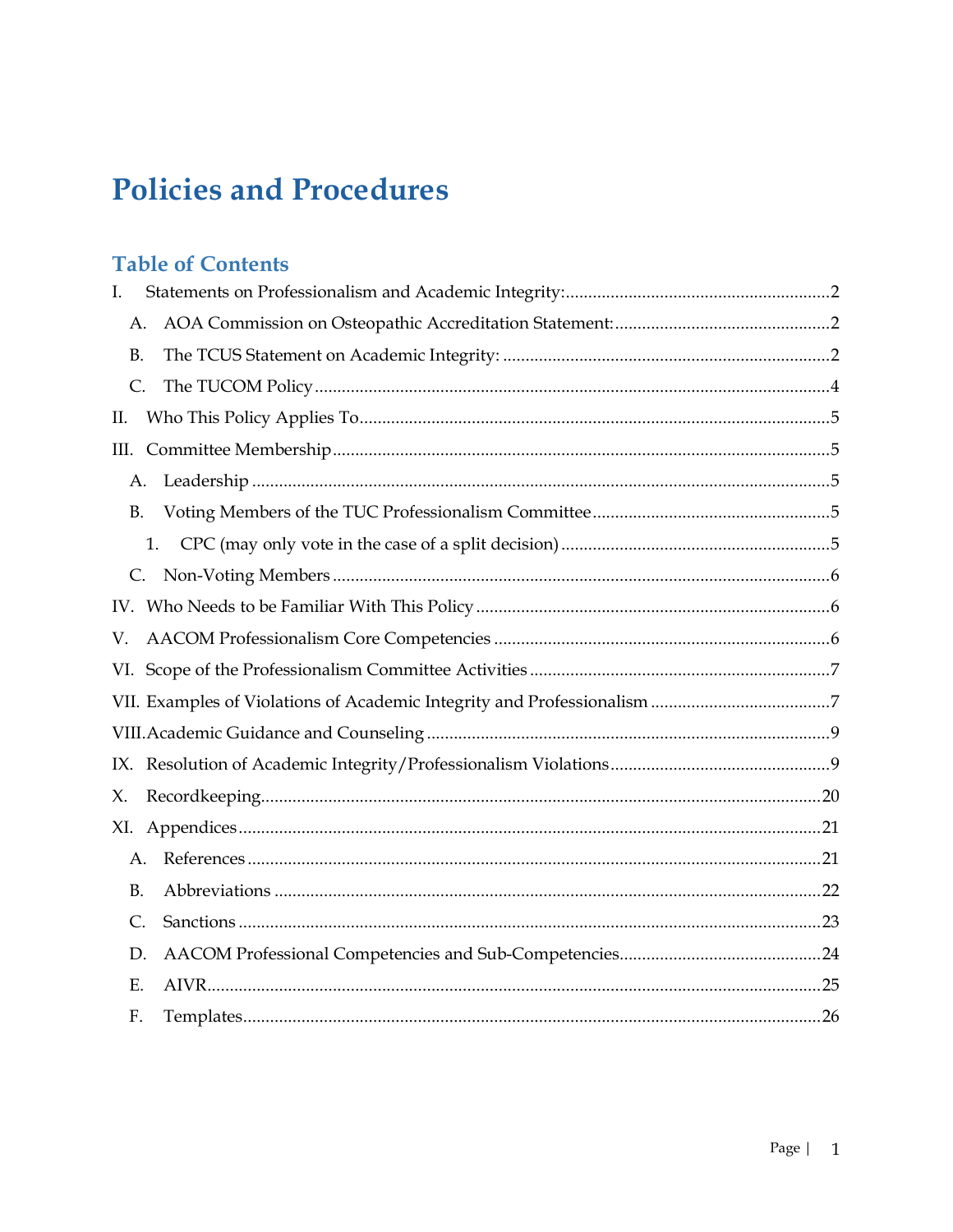### **I. Statements on Professionalism and Academic Integrity:**

#### **A. AOA Commission on Osteopathic Accreditation Statement:**

The AOA Commission on Osteopathic Accreditation considers professionalism a core element that is critical to maintain the educational quality of the COM program (Element 5.1). As a component of the standards required for accreditation, COCA further states that the COM "must apply best practices to teach, train, and assess students in order to ensure development of the seven osteopathic core competencies of medical knowledge, patient care, communication, professionalism, practice based learning, systems based practice, and osteopathic principles and practice/osteopathic manipulative treatment."

Prior to understanding what this means to the individual medical student, an agreed upon definition for professionalism is instructional. Contemporary definitions of professionalism go beyond a mere list of desirable traits, attitudes, and behaviors that is expected of a professional. Moreover, while a catalogue of expectations helps recognize behaviors and traits that stray from the ideal, professionalism refers to a belief system shared amongst healthcare providers. Members profess and jointly declare that they will live up to promises made to the individual patient, the public, and society. It is a covenant to those that we care for, overtly expressing that patients can expect shared competency, standards and ethical values, that we are trustworthy and that all medical professionals live up to these promises. It is based on the principles of primacy of patient welfare, patient autonomy, and social justice. We commit ourselves to professional competence, honesty, patient confidentiality, improving quality of care, improving access to care, just distribution of finite resources, commitment to scientific knowledge, maintaining trust by managing conflicts of interest, commitment to professional responsibilities, and maintaining appropriate relations. In exchange, the public grants medical professionals the privilege to self-monitor, enforce, and when necessary, adjudicate our professional behaviors. (Papadakis, Paauw et al. 2012, Wynia, Papadakis et al. 2014)

#### **B. The TCUS Statement on Academic Integrity:**

*"Touro College and University System is a community of scholars and learners committed to maintaining the highest standards of personal integrity in all aspects of our professional and academic lives. Because intellectual integrity is a hallmark of scholarly and scientific inquiry as well as a core value of the Jewish tradition, students and faculty are expected to share a mutual respect for teaching, learning and the development of*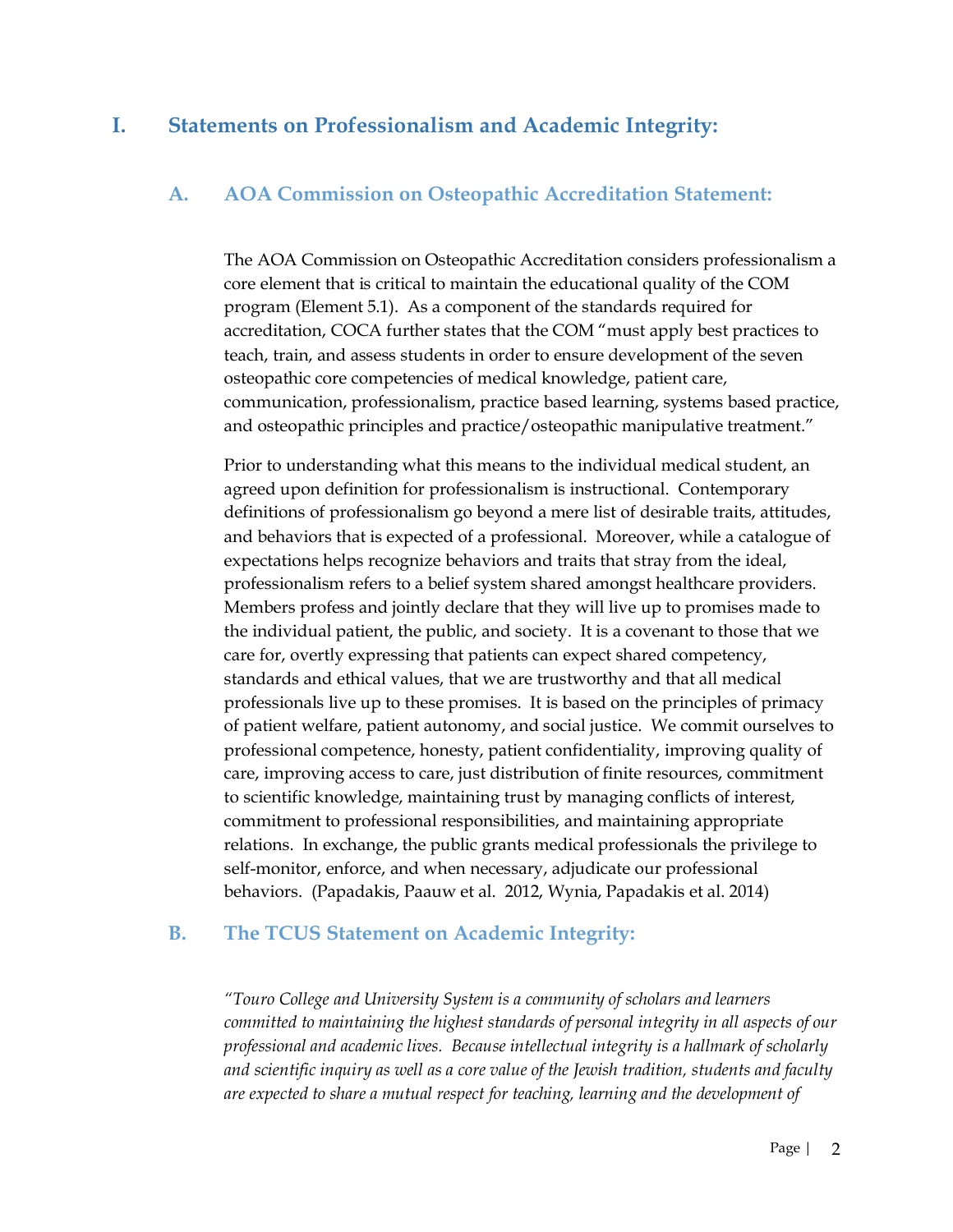*knowledge. They are expected to adhere to the highest standards of honesty, fairness, professional conduct of academic work and respect for all community members.*

*Academic dishonesty undermines our shared intellectual culture and our ability to trust one another. Faculty and administration bear a major responsibility for promoting a climate of integrity, both in the clarity with which they state their expectations and in the vigilance with which they monitor students. Students must avoid all acts of dishonesty, including, but not limited to, cheating on examinations, fabricating, tampering, lying, and plagiarizing, as well as facilitating or tolerating the dishonesty of others. Academic dishonesty lowers scholastic quality and defrauds those who will eventually depend on the knowledge and integrity of our graduates.*

*The Touro College and University System views violations of academic integrity with the utmost gravity. Such violations will lead to appropriate sanctions, up to and including expulsion from the college community. We commit ourselves to the shared vision of academic excellence that can only flourish in a climate of integrity.*

*The International Center for Academic Integrity (ICAI), of which the Touro College and University System is a member, identifies five fundamental values of academic integrity that must be present if the academic life of an institution is to flourish: Honesty, Trust, Fairness, respect, and Responsibility.1 To sustain these values, the TCUS Academic Integrity Policy 2requires that a student or researcher:*

- *Properly acknowledge and cite all ideas, results, or works originally produced by others;*
- *Properly acknowledge all contributors to any piece of work;*
- *Obtain all data or results using ethical means;*
- *Report researched data without concealing any results inconsistent with student's conclusions;*
- *Treat fellow students in an ethical manner, respecting the integrity of others and the right to pursue educational goals without interference. Students may neither facilitate another student's academic dishonesty, nor obstruct another student's academic progress;*
- *Uphold ethical principles and the code of the profession for which the student is preparing.*

*Adherence to these principles is necessary to ensure that:*

 <sup>1</sup> Center for Academic Integrity. The fundamental values of academic

integrity*.* 2013. https://academicintegrity.org/fundamental-values/

<sup>2</sup> Rutgers University. Academic Integrity Policy. 2011

http://academicintegrity.rutgers.edu/academic-integrity-policy/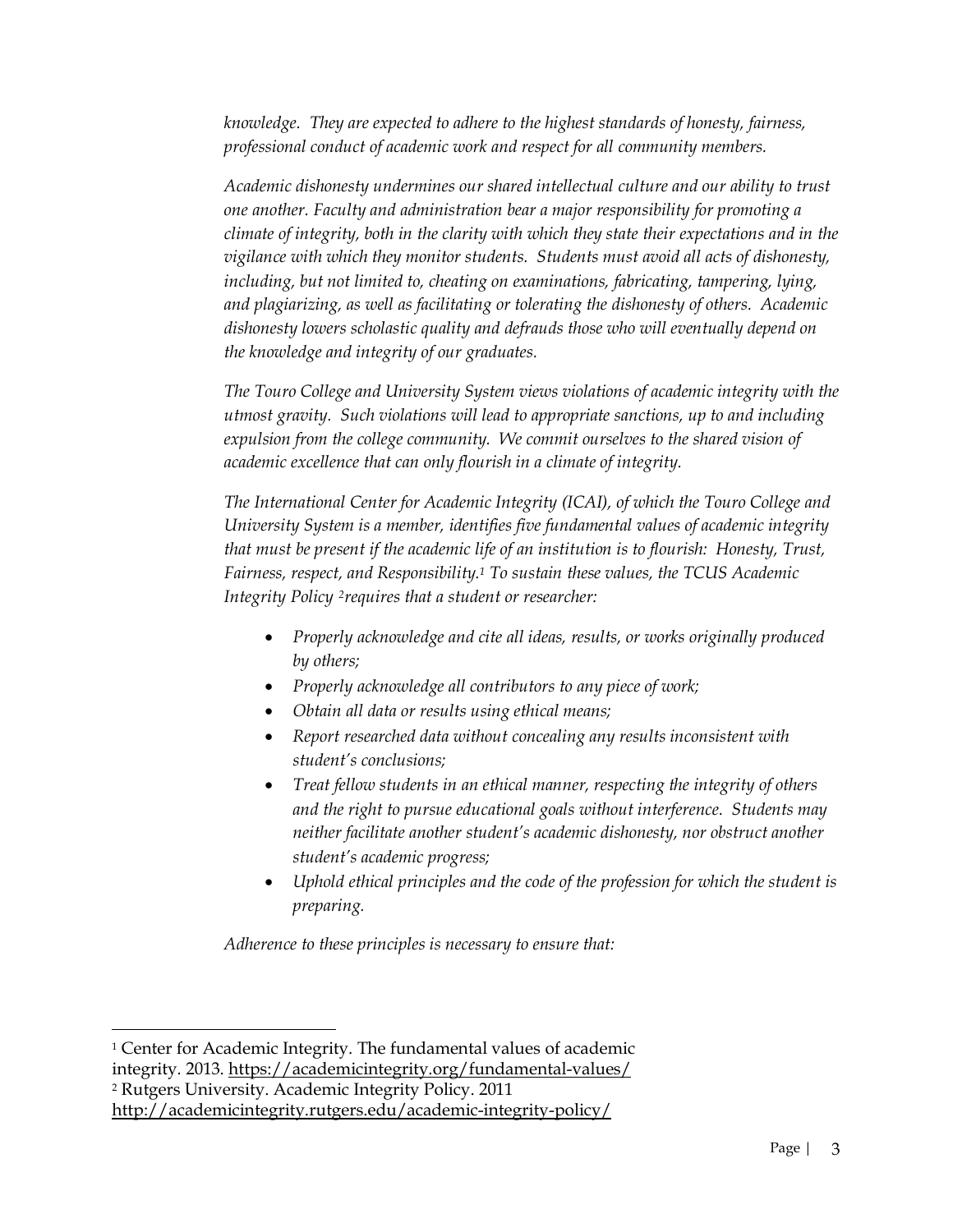- *Proper credit is given for ideas, works, results, and other scholarly accomplishment;*
- *No student has an inappropriate advantage over others;*
- *The academic and ethical development of students is fostered;*
- *The Touro College and University System is able to maintain its reputation for integrity in teaching, research, and scholarship.*

*Failure to uphold the principles of academic integrity threatens not only the reputation of Touro, but also the value of each and every degree awarded by the institution. All members of the Touro community bear a shared responsibility for enduring that the highest standards of academic integrity are upheld.*

*The Touro College and University System administration is responsible for working with faculty and students to promote an institutional culture of academic integrity, for providing effective educational programs that create a commitment to academic integrity, and for establishing fair procedures to deal with allegations of violations of academic integrity."*

# **C. The TUCOM Policy**

The Touro University College of Osteopathic Medicine (TUCOM) policy is intentionally designed to complement and oft times mirror the Touro College and University Academic Integrity Policy. (https://www.touro.edu/students/policies/academic-integrity/).

Pursuant to TCUS policy, the TUCOM Policy is no less stringent than the requirements and standards set forth in the TCUS Policy Statement, which requires that "any act in violation of this Policy (TCUS) or any allegation of misconduct related to the Policy involving a student must be reported and addressed in accordance with the adjudication procedures outlined below (in this policy document)…"

The general academic standards for professionalism can be found in the College of Osteopathic Medicine 2019-2020 Student Handbook. (http://com.tu.edu/\_resources/docs/curriculum/2018-2019\_handbook.pdf) Supplemental material can be found in the Student Conduct Code, Appendix C of the TUC Catalog. (http://studentservices.tu.edu/catalog/2018-

2019\_TUC\_Catalog.pdf)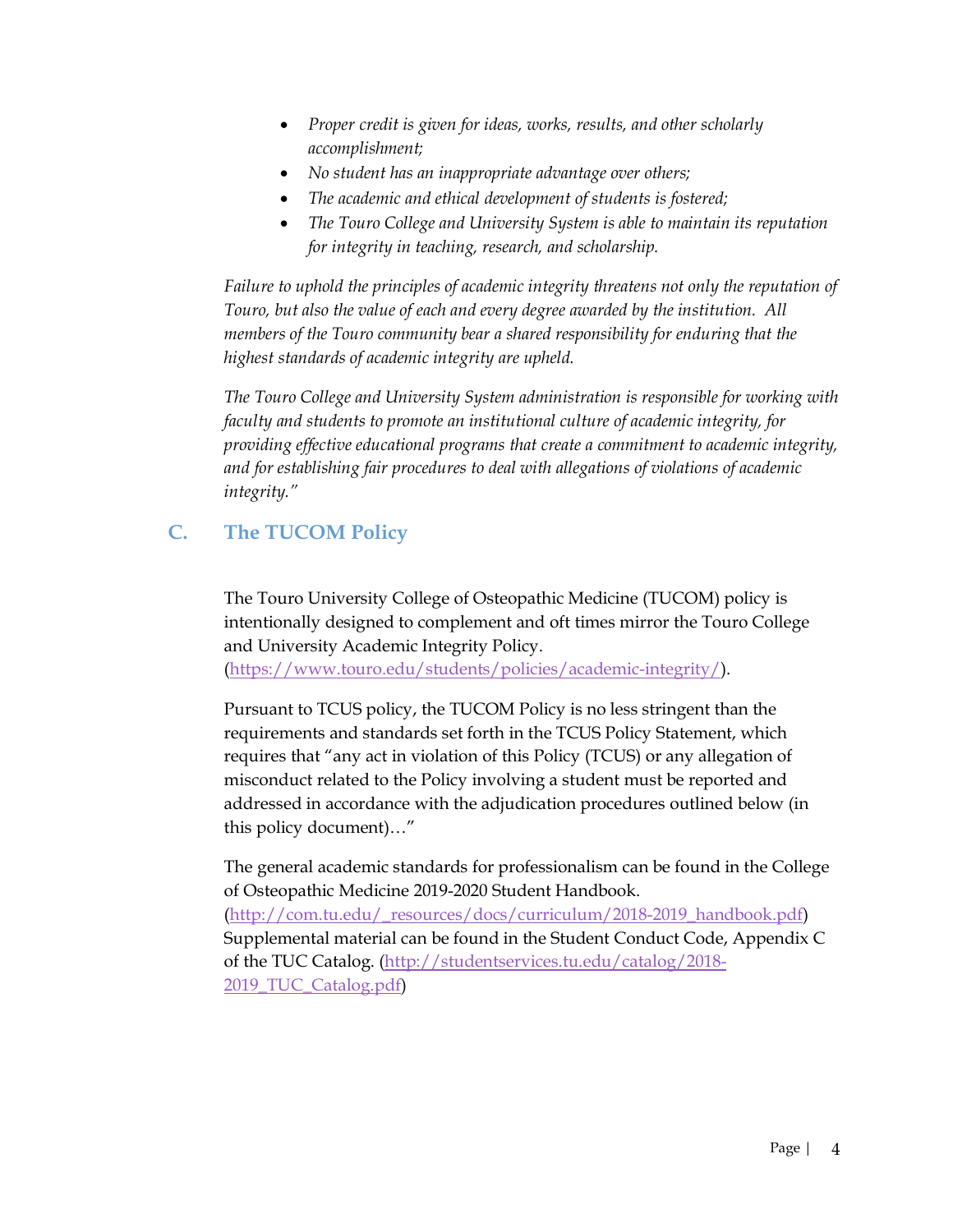# **II. Who This Policy Applies To**

This TUCOM Academic Integrity and Professionalism Policy applies to all TUCOM students enrolled in the College of Osteopathic Medicine, students enrolled in the TUCOM Master of Science in Medical Health Sciences and the TUCOM DO/MPH dual degree program students. Any act in violation of this Policy or any allegation of misconduct related to this policy involving a student must be reported and addressed in accordance with the adjudication procedures outlined below or those of the student's school, which may not be less stringent than the requirements and standards set forth in the Touro College and University Academic Integrity Policy.

(https://www.touro.edu/students/policies/academic-integrity/)

# **III. Committee Membership**

#### **A. Leadership**

- 1. The Chief Academic Integrity Officer (CAI) for Touro University California
	- a. Appointed by the Provost and approved by the President of Touro College and University System.
	- b. At TUC, the CAI Officer oversees violations of academic integrity and professionalism.
- 2. The Chair of the TUCOM Professionalism Committee (CPC) is appointed by the Dean of the COM and oversees the Professionalism Committee which addresses violations of professionalism and academic integrity for TUCOM and its related programs and degrees (DO; DO/MPH; MSMHS).
- 3. The CAI Officer and the CPC positions may be filled by the same individual pending approval of the Dean of TUCOM, the Provost of TUC, and the President of TCUS.

## **B. Voting Members of the TUC Professionalism Committee**

- 1. CPC (may only vote in the case of a split decision)
- 2. Associate Chair of the Professionalism Committee
- 3. Associate Dean for Preclinical Education
- 4. Associate Dean of Clinical Education
- 5. Student Promotions Committee Member
- 6. Basic Science Department Faculty Member
- 7. Primary Care Department Faculty Member
- 8. Osteopathic Manipulative Medicine Department Faculty Member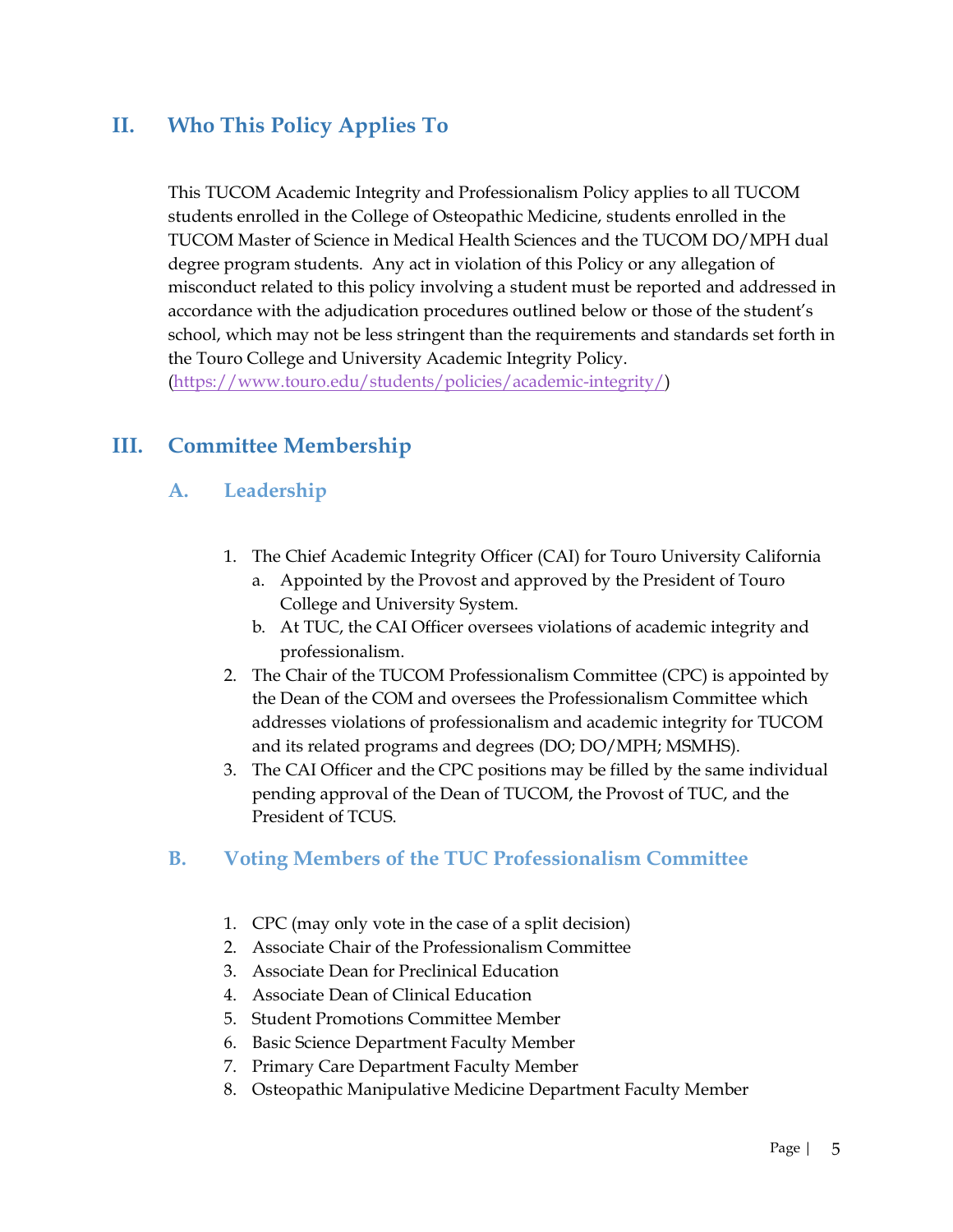# **C. Non-Voting Members**

- 1. Associate Dean of Student Affairs (who will act as the student's ombudsman)
- 2. Other individuals at the request of the CPC related to specific meeting agenda.
- 3. Student Government Association Representative, identified in collaboration between the TUC Associate Dean for Student Affairs and the SGA leadership, participates in all professional committee activities other than adjudication of violations and hearings.

If a member of the PC is unable to participate, they may designate another person from their department to participate in a specific meeting or committee function with the permission of the CPC.

# **IV. Who Needs to be Familiar With This Policy**

- COM Faculty
- Course Coordinators
- Department Chairs
- Administration
- Professionalism Committee
- Student Promotions Committee
- Office of Academic Affairs
- Student Counseling Services
- Office of Compliance
- Bursar's Office
- Registrar's Office
- Title IX Officer

# **V. AACOM Professionalism Core Competencies**

According to the AACOM, there are nine (9) professionalism components with behaviors, attitudes, and values that define each of the components. See Appendix D for a template of the 9 professionalism components and subcomponents.

- 1. Medical Knowledge
- 2. Humanistic Behavior
- 3. Primacy of the Patient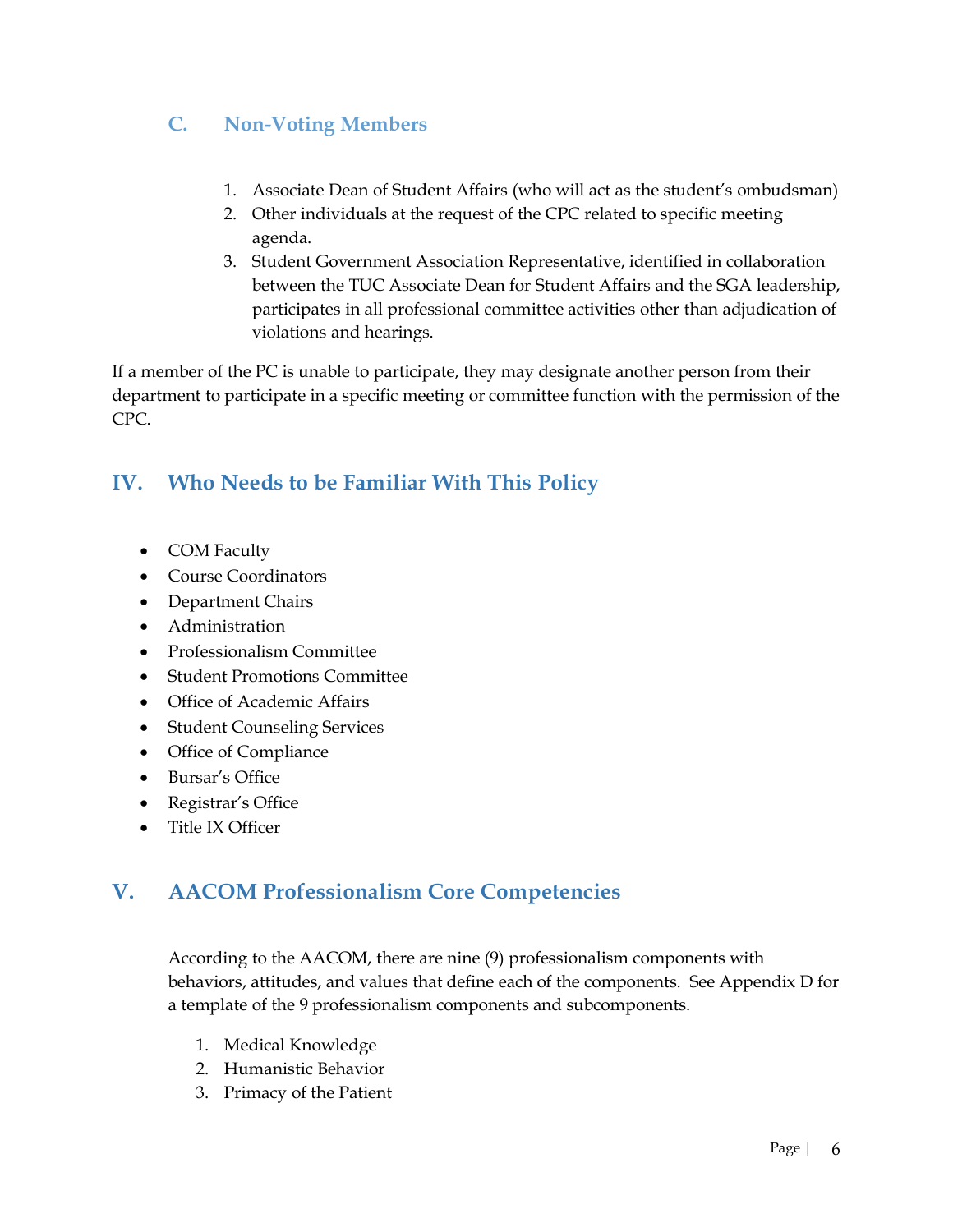- 4. Accountability
- 5. Continuous Learning
- 6. Ethics
- 7. Cultural Competency
- 8. Professional and Personal Self-Care
- 9. Honest, Transparent Business Practice

# **VI. Scope of the Professionalism Committee Activities**

- A. The Committee serves as a resource for all issues as they relate to Academic Integrity and Professionalism.
- B. The Committee develops the TUCOM Professionalism bylaws, policies, and procedures.
- C. The Committee evaluates, responds to, and adjudicates potential violations of academic integrity and professionalism.
- D. The Committee shares all violations of academic integrity and professionalism with the Chief Academic Integrity Officer in compliance with the TCUS policy and procedures.
- E. The Committee participates in Clinical Faculty Development for professionalism, and may advise on curriculum matters, but does not create curricular content. The latter is the province of the Course Director(s) and teaching faculty.
- F. The Committee participates in the TUCOM medical student orientation by presenting an overview and introductory lecture on Academic Integrity and Professionalism.
- G. The Committee creates a repository of materials for remediation of professionalism violations.
- H. The Committee may communicate with the Student Promotions Committee, Compliance Officers, Student Mental Health Services, the Registrar's Office, the Bursar's Office, Dean of Student Affairs, the Provost of Touro University California, and the Dean of TUCOM as required and according to policies outlined herein.
- I. The Committee serves as a repository of all student records as they pertain to Academic Integrity and Professionalism, pursuant to the TCUS Recordkeeping Policy.

# **VII. Examples of Violations of Academic Integrity and Professionalism**

Below are examples of violations of Academic Integrity and Professionalism, many referenced in the TUC University Catalog. Students of the Touro College and University System community who commit one of the offenses listed below, or similar such offenses, or those who assist in the commission of such offenses, may be subject to sanctions (classed as A, B, or C, as described in the TCUS Academic Integrity Policy section "Procedures in Response to Violations of Academic Integrity").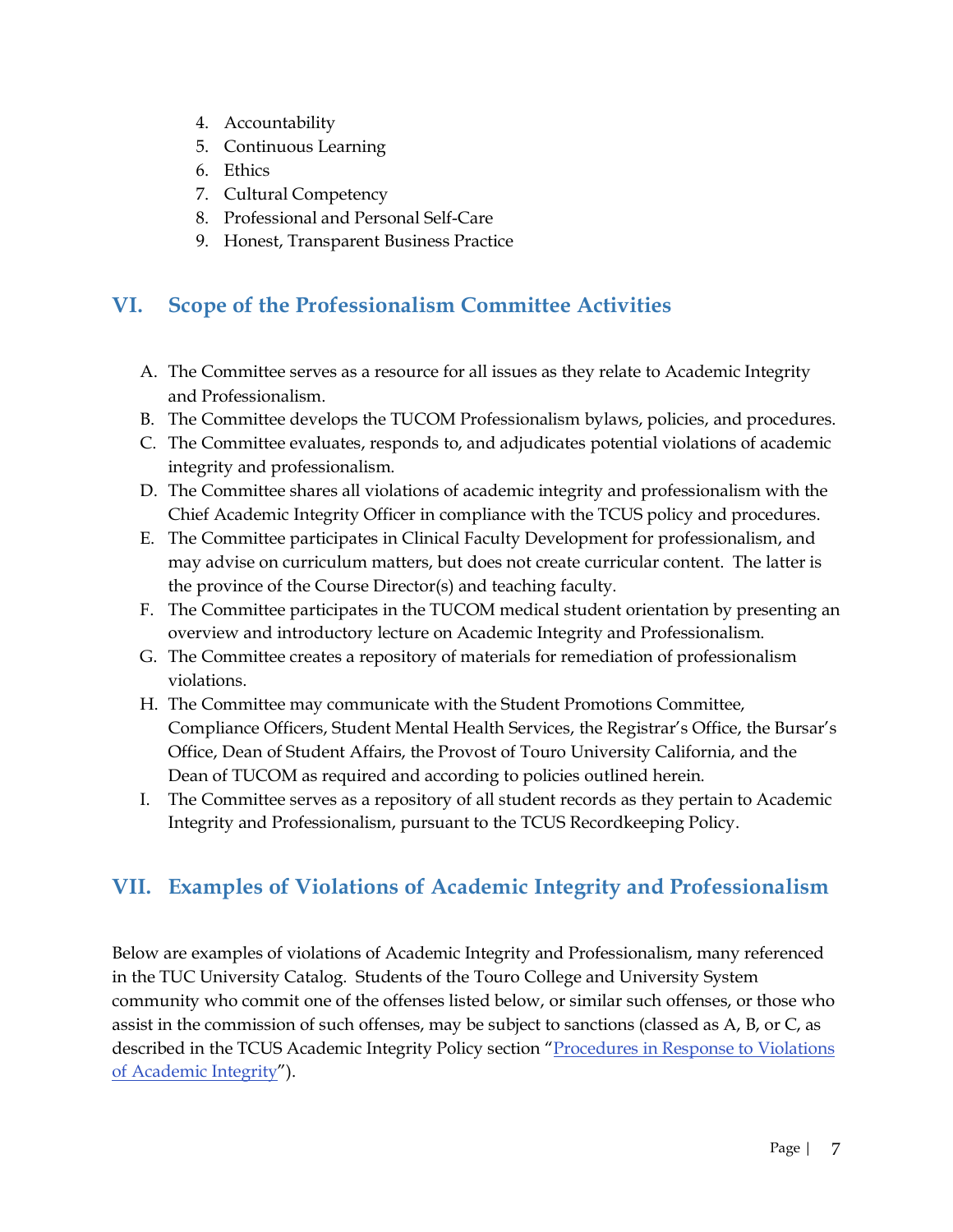- 1. Cheating:
	- a. Unauthorized use of a text, notes, or other aids during and exam
	- b. Copying the work of another student
	- c. Obtaining and using a copy of an examination in advance of its administration
- 2. Plagiarism:
	- a. Presenting as one's own the work of another without proper acknowledgement
- 3. Deceitful practice:
	- a. Utilizing a substitute or acting as a substitute in any academic evaluation
	- b. Knowingly permitting one's work to be submitted by another person without the instructor's authorization
- 4. Unauthorized collaboration:
	- a. Working together on an exam, project, or report when expressly prohibited from doing so by an instructor
- 5. Knowingly furnishing false information to the university
- 6. Forgery, alteration, or misuse of university documents, records, identification, etc.
- 7. Malicious obstruction or disruption of teaching, research, or administrative operational procedures
- 8. Physical abuse of any person on university property or conduct which threatens or endangers the health or safety of any person
- 9. Theft of, or damage to property of a member of the university on campus, or theft of, or damage to property of Touro University
- 10. Neglect of clinical and/or hospital duties
- 11. Neglect of patient's rights
- 12. Misuse of pharmaceutical privileges
- 13. Drug abuse:
	- a. Being under the influence of substances of abuse, including alcohol and cannabis, during class, laboratory, externship, clerkship, or any other situation under the jurisdiction of the university in which professional conduct is expected or required
- 14. Possession or use of firearms, ammunition, or explosive devices or materials on campus
- 15. Violations of any campus rules or regulations
- 16. Violation of the confidentiality of any medical, personal, financial, or business information obtained through the student's educational activities in any academic or professional practice setting
- 17. Behavior inconsistent with the qualities and ethics described for professionals within the chosen fields
- 18. Engaging in the synthesis, manufacture, theft, sale, or use of a controlled substance for unlawful purposes, or assisting any individual or group in accomplishing this end
- 19. Breach of the AACOM Professionalism Core Competencies
	- a. Medical Knowledge
	- b. Humanistic Behavior
	- c. Primacy of the Patient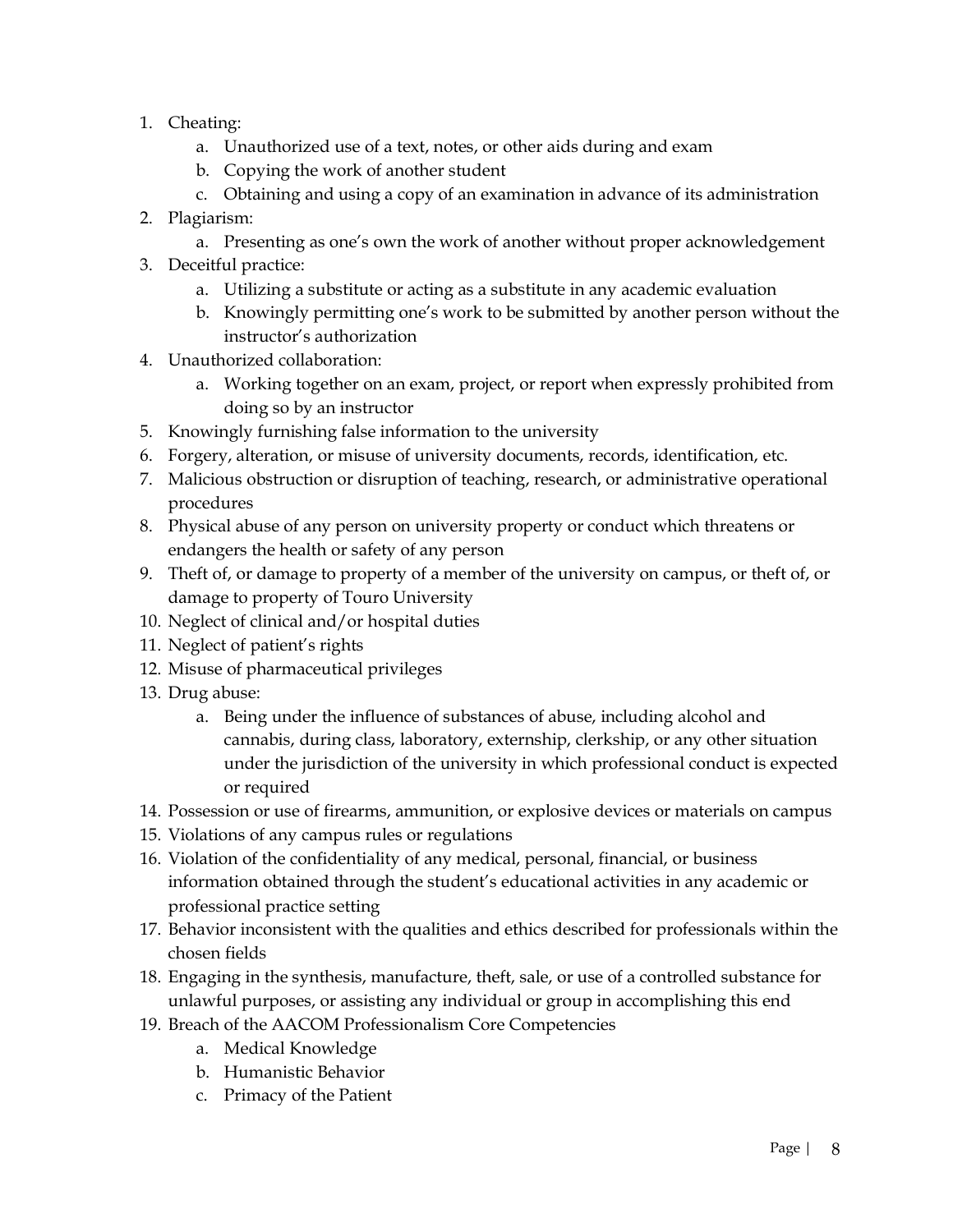- d. Accountability
- e. Continuous Learning
- f. Ethics
- g. Cultural Competency
- h. Professional and Personal Self-Care
- i. Honest, Transparent Business Practice

# **VIII. Academic Guidance and Counseling**

Minor behavioral transgressions inconsistent with the academic professional standards may occur from time to time, but not reach a threshold that requires formal action by the Professionalism Committee. Rather, academic guidance and counseling should be considered part of student education and remediation. This can be provided either by the faculty member who observed the behavior or the Chair of the department. When appropriate, referral to other departments such as Student Affairs, Student Health, and/or Student Counseling Services may be advised. Only those behaviors that rise above the academic guidance threshold will be considered by the Professionalism Committee. Evaluation by either the CPC or Associate Chair of the Professionalism Committee may assist the Chair and/or faculty in assessing the merit of a suspected violation. The Academic Integrity and Violation Reporting Form (AIVR) should only be submitted to the Professionalism Committee when the intent is to commence the Informal or Formal Resolution pathways (see below). Faculty and Chairs are encouraged to keep records of any academic guidance and counseling sessions which can be referred to in the future, should this need arise. The remainder of this policy addresses the INFORMAL and FORMAL pathways for resolution of academic integrity and professionalism violations.

# **IX. Resolution of Academic Integrity/Professionalism Violations**

Incidents of academic integrity violations and/or professionalism violations are reported to the department Chairperson who in turn, submits a report to the CPC.

#### **A. General Instructions for the reporting of all Academic Integrity and/or Professionalism Violation (regardless of pathway)**

1. Student Status Pending Evaluation: Should a student action be of such a serious nature that it is felt that s/he may be considered a danger in a clinical setting, the CAI Officer or the department Chair may remove such a student from a clinical assignment, not to exceed fourteen (14) days pending the outcome of a formal resolution. A student shall not be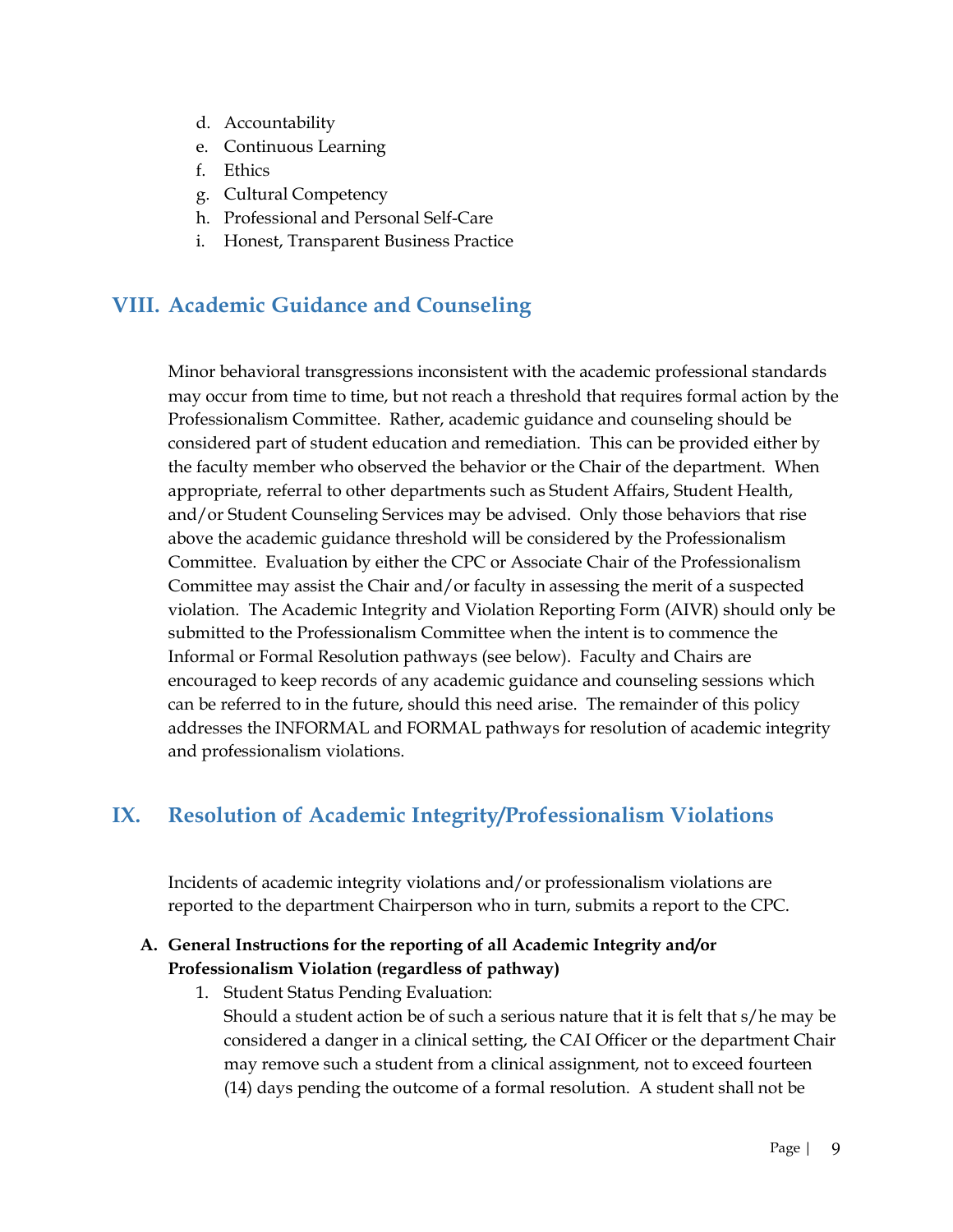removed from a didactic course while an allegation of an academic integrity violation is ongoing.

- 2. When a faculty member encounters a suspected academic integrity violation or professionalism violation, s/he should contact the Chair of the relevant department.
- 3. If a violation is identified, the faculty member will complete Section B of the Academic Violation Reporting Form, hereafter referred to as the AIVR (revised 9/15/16). As of 2019, the AIVR now supplants the TUCOM reporting form. The AIVR is downloadable from TouroOne. (https://www.touro.edu/students/policies/academic-integrity/procedures-inresponse-to-violations/reporting-a-case/). A hard copy is also found in Appendix E. Section B of the AIVR provides background information that identifies the instructor, the student, and an explanation of the incident. The AIVR must be copied to the Chair of the Department and to the CPC.
- 4. Faculty is strongly encouraged to document the suspected violations by completing the AIVR form. However, in lieu of the AIVR Form, faculty may communicate a suspected violation by electronic or written mail to the Department Chair. This communication must include the following:
	- a. Date of the communication
	- b. Name of the Faculty Member
	- c. Name of the Department Chair
	- d. Name of the Instructor
	- e. Name of the Student
	- f. Student's email address
	- g. Student's mobile phone number
	- h. Student's class, example: OMS III
	- i. Student's anticipated year of graduation, example: 2022
	- j. Date of discovery of suspected academic dishonesty or violation of professional code of conduct
	- k. Explanation of the incident
- 5. Exception for completing the AIVR: The AIVR is not submitted when the issue is resolved through academic guidance and counseling. However, if there is any question regarding the appropriate pathway for resolution, it is advisable to complete the AIVR.
- 6. The faculty member will inform the student of the suspected violation of academic integrity and/or professionalism conduct. If appropriate, the faculty member should encourage the student to consult with the Office of Student Affairs (http://studentservices.tu.edu) and Counseling Services (http://studentservices.tu.edu/counseling/index.html).
- 7. The Chair will prepare a brief written report summarizing the meeting with the faculty member and submit this report to the CPC.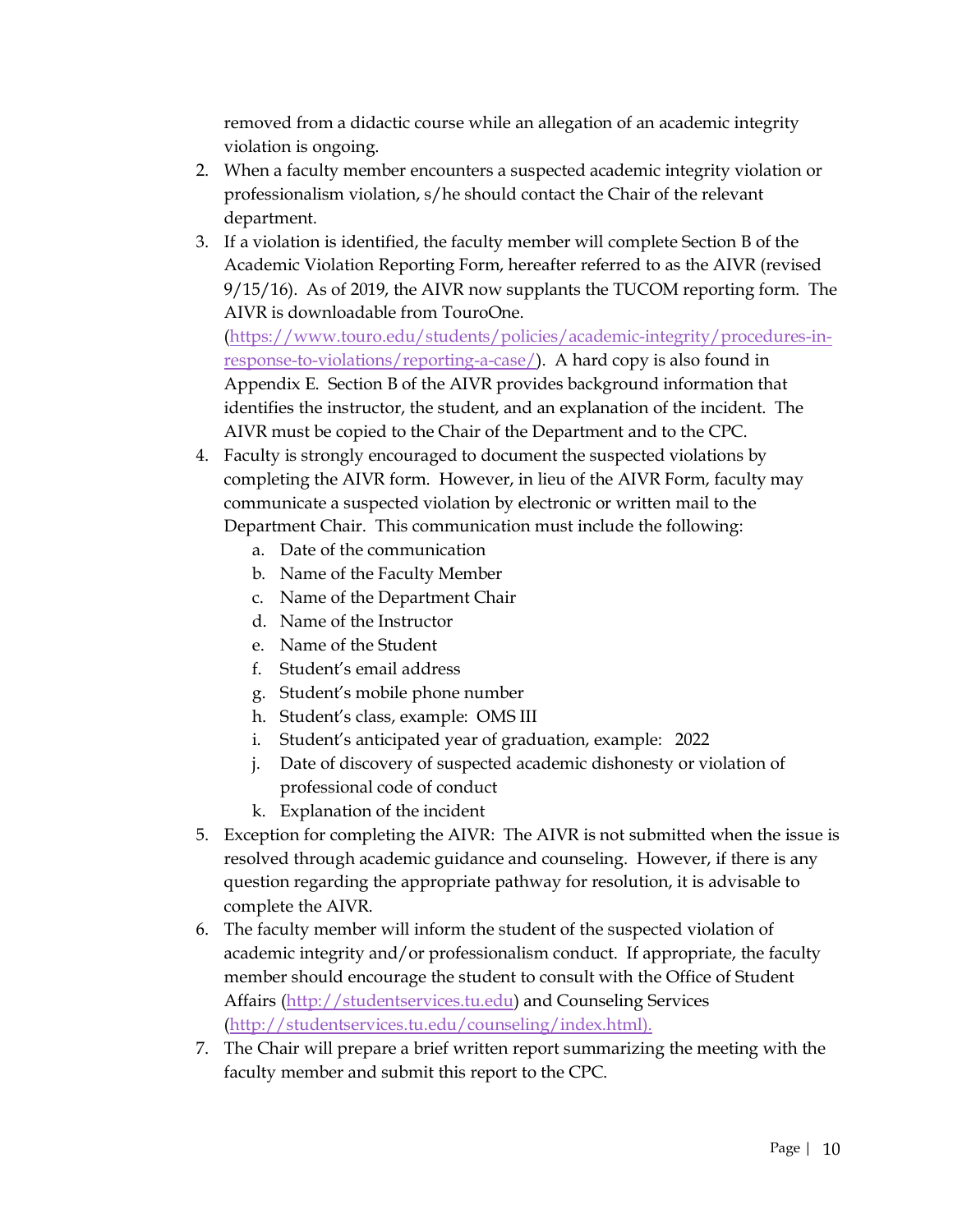- 8. The Chair and the CPC will determine if the matter should be resolved by INFORMAL RESOLUTION or FORMAL RESOLUTION, and the faculty member will be so advised by the Chair.
	- a. Informal resolution may be used only for first offenses or at the discretion of the CPC.
	- b. Formal resolution must be used if any of the following occurs:
		- i. Student denies the charge
		- ii. Student and faculty member do not agree to informal process resolution.
		- iii. Student has been accused and found at fault before.
		- iv. Any other reason as determined by the PC/CAI officer or Dean.
- 9. Do not submit an earned grade for the course in question before the issue is resolved. (If necessary, enter an "INC" for a graduate course.)
- 10. The Professionalism Committee will notify the student that notice of a violation has been received. Notification is sent to the student by email and certified U.S. mail within 3 business days.
- 11. The student is asked to acknowledge receipt of the violation notification letter within 3 business days of receipt. The notification letter briefly summarizes the allegations, requests the student's acknowledgement and acceptance of the violations, paving the way for either INFORMAL or FORMAL resolution.
- 12. If a student, faculty, staff, or administrator questions whether a specific behavior would be considered in the scope of the Professionalism Committee, the CPC should be contacted for clarification.
- 13. In instances when the suspected violation is observed and reported by a faculty member that would otherwise be involved in the adjudication process, this faculty member would recuse themselves from the professionalism process.
- 14. In cases when the violation is reported to an Assistant or Associate Dean, such as the Assistant Dean of Clinical Education, the same processes described for the Chairperson of a department are followed, i.e., the Assistant Dean will submit the AIVR to the CPC.
- 15. In cases when the violation is reported by the CPC, the AIVR is completed and submitted to the Associate Chair of the Professionalism Committee. The CPC must recuse her/himself from the adjudication process.
- 16. The CPC will inform:
	- a. The TUC Student Affairs Department regarding each complaint to ensure a coordinated process of intent and responsibility.
	- b. The Campus Compliance Officer of all complaints that are adjudicated by Formal Hearing.
	- c. The Dean of the COM.
	- d. The chairperson for SPC.
- 17. An occasion may arise when the CPC determines that the formal complaint should be referred to another body, either internal or external to TUC, based on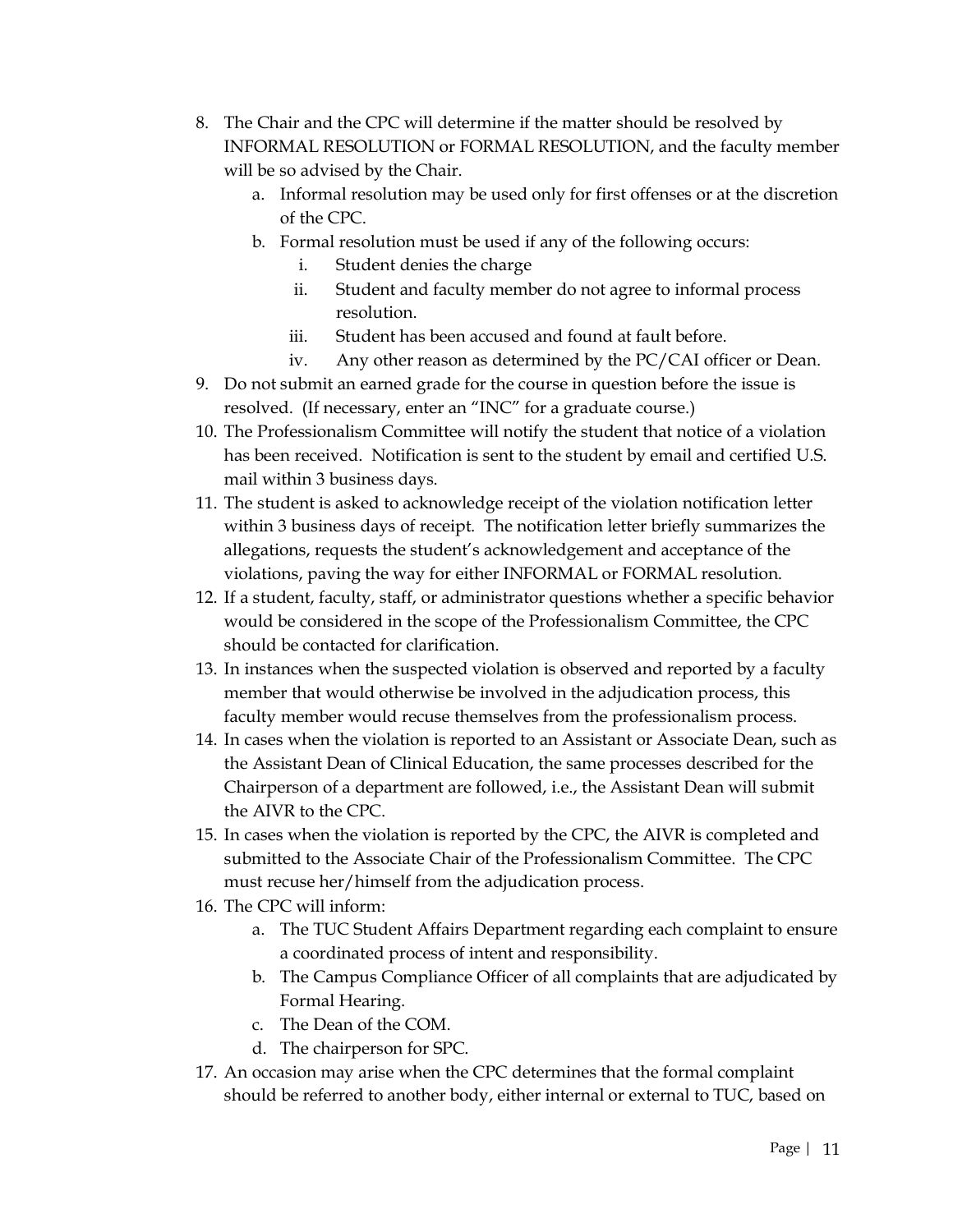law, regulation, or TUC policy. Please keep in mind that conveyance of information is often confidential in accordance with privacy information acts such as Family Education Rights and Privacy Regulations (FERPA) or Health Insurance Portability and Accountability Act (HIPPA). If privacy acts prevail for such referrals, the PC will not be privy to information generated in the respective departments following the referral, such as mental health records. Examples of, but not an exclusive list include reporting to:

- a. Title IX complaints to the TUC Title IX Coordinator
- b. Academic issues to the TUCOM Student Promotions Committee
- c. Psychiatric of behavioral health issues to TUC Student Affairs and Student Counseling
- 18. While a complaint may be referred to another organizational body, the Professionalism Committee may continue to monitor the complaint and continue their involvement, per the decision of the CPC or the TUCOM Dean.

#### **B. Resolution Pathways**

#### 1. **INFORMAL Resolution**

The Informal Resolution process **MAY NOT** be used if:

- $\checkmark$  The student denies the charge.
- $\checkmark$  The student and the faculty member and/or Chair do not agree to informal process resolution.
- $\checkmark$  The student has been accused and found at fault before.
- $\checkmark$  Any other reason as determined by the CPC, the CAI Officer, or TUCOM Dean.

#### **a) INFORMAL Resolution by Faculty and/or Chair of the Department**

- 1) Pursuant to the TCUS Academic Integrity Policy (September 2015), after consulting with the department Chair, the faculty member may attempt to resolve the issue informally with the student or with the assistance of the Chair. If the faculty member resolves the issue with the student, without assistance from the Chair, the faculty member must present the resolution and sanctions considered to the department Chair for approval.
- 2) The faculty member, in consultation with the department Chair, may impose any range of Class C sanctions. In addition, the student may be required to take additional ethics and/or professionalism tutorials or complete assignments intended to mitigate the prospect of future student misconduct. Reduction in grade for submitted work; reduction in course grade; failure of course; redo of assignment, paper, practical, laboratory, exam; or placement on academic probation are additional options available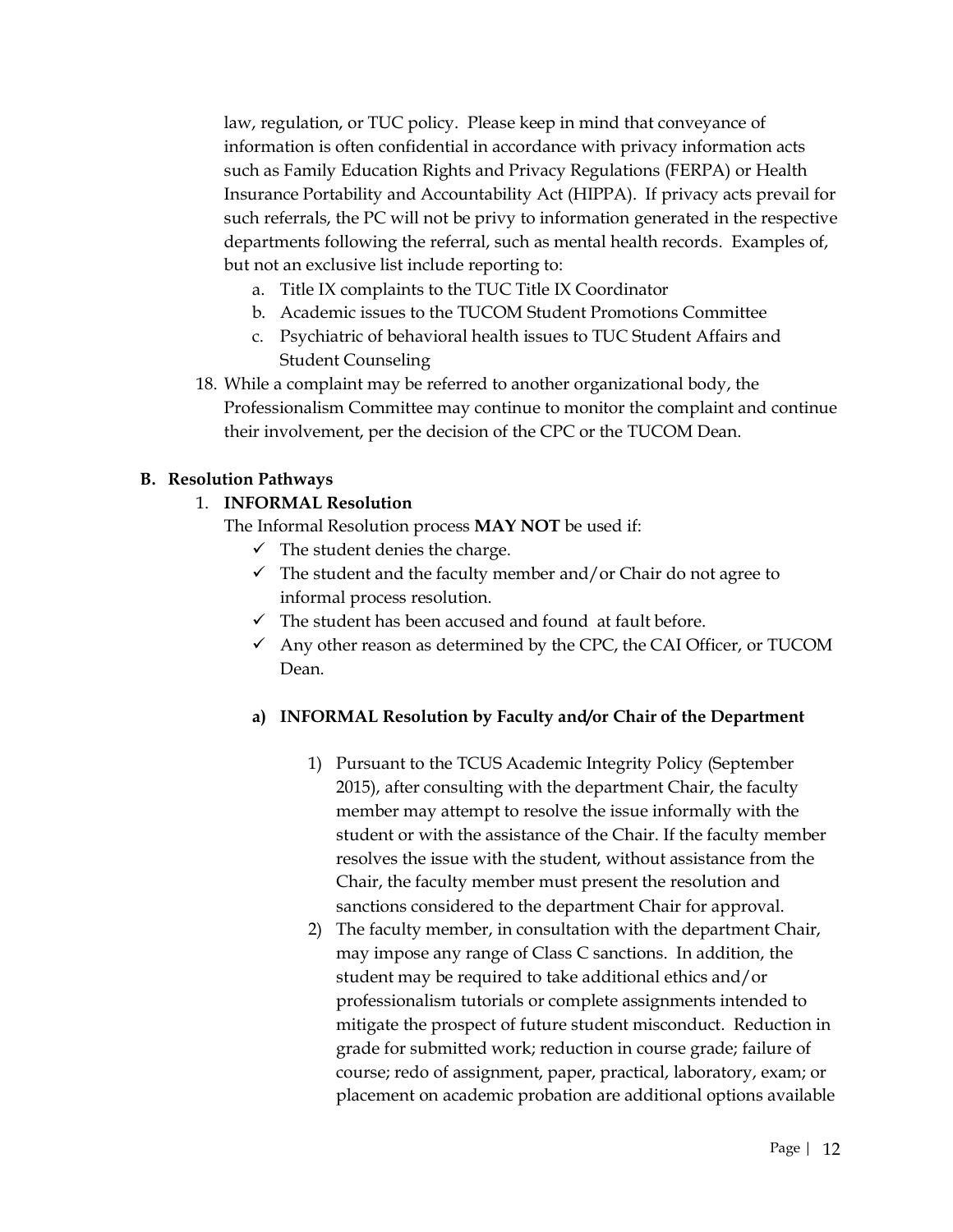under Class C, as well as "others" that can be specified. This must be documented in Section C of the AIVR.

- 3) If the sanctions are accepted by the student, the Informal Resolution becomes binding on both the student and faculty member, and cannot be appealed by the student. *(If not accepted, go to #9.)*
- 4) Both the faculty member and the student must sign the AIVR, confirming that Section C accurately reflects their discussion thereby verifying the resolution.
- 5) The outcome of the Informal Resolution should be reported in writing by the department to the CPC. The Chair of the Department completes Section D (1) of the AIVR Form and submits it to the CPC.
- 6) The CPC (or CAI Officer) must finalize the AIVR by completing Section E (1). The CPC signature acknowledges receipt of the AIVR and that the Informal Resolution is final.
- 7) Within 3-5 business days, the finalized AIVR is copied to:
	- a) Chief Academic Integrity Officer
	- b) Student Promotions Committee
	- c) Dean of the College of Osteopathic Medicine
	- d) Dean or Associate Dean of Student Affairs for TUC
	- e) Campus Compliance Officer at TUC
- 8) The Professionalism Committee will maintain the record for the duration of the student's academic career.
- 9) If the student does not accept the Informal Resolution, the faculty member completes Section C (2) and Section D (2) of the AIVR form. This is notification for the **FORMAL** Resolution, which requires a full hearing of the Standing Committee on Academic Integrity/Professionalism Committee.
	- a) The AIVR is submitted to the CPC with copies to the TUC Student Affairs Officer, the CAI Officer (If this individual is different from the CPC), and the TUC Compliance Officer.
	- b) The AIVR must be submitted no later than 3 business days after this determination.
- 10) The CPC (or CAI Officer) completes Section E of this form.

#### **b) INFORMAL Resolution by Ad Hoc Professionalism Subcommittee**

1) For violations that cannot be resolved with the student by either the faculty member and/or the Chair of the department, the charge is referred to the TUC Professionalism ad hoc subcommittee for mediation.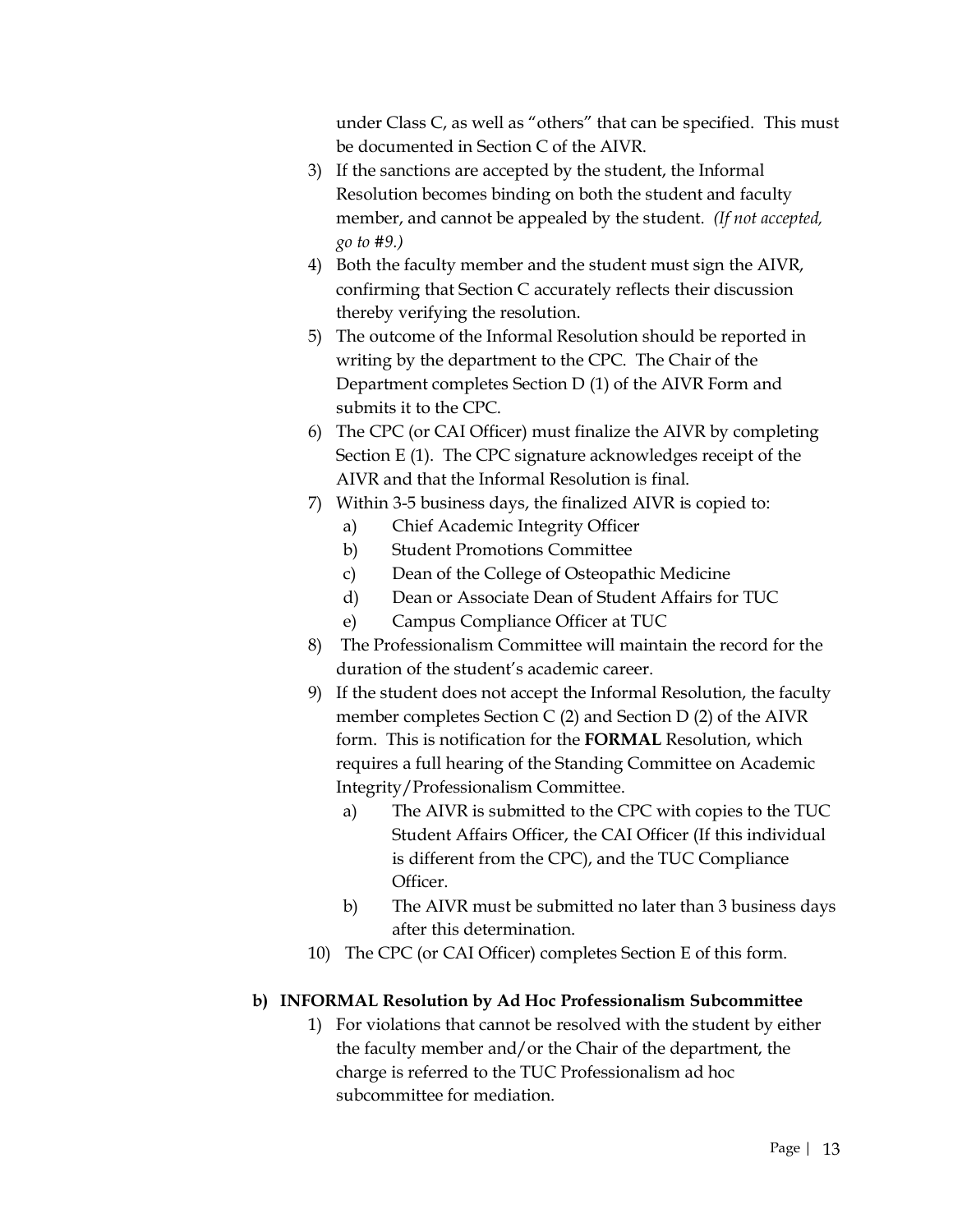- 2) The Dean or Associate Dean for Student Affairs is notified.
- 3) The Professionalism Informal Resolution ad hoc subcommittee will meet with the student to evaluate and review the complaint and identify appropriate actions.
- 4) The PC ad hoc subcommittee shall arrange a meeting generally:
	- a) No earlier than three (3) business days or no later than twenty (20) TUC calendar days after receipt of the complaint.
	- b) The ad hoc subcommittee includes at a minimum two (2) and ideally three (3) members of the PC.
	- c) Members will be selected by the Chair of the PC.
	- d) One member may be the Chair of the PC (or his/her designee).
	- e) One member may be the Associate Chair of the PC or a PC voting member.
	- f) Decisions are made by consensus.
	- g) For split decisions, for cases when the CPC was not part of the tribunal, the CPC will review the evidence and provide the tie-breaking vote.
	- h) For split decisions, for cases when the CPC was part of the tribunal, but the Associate Chair of the CPC was not, the Associate Chair shall offer the tie-breaking vote.
	- i) For split decisions, for cases when the CPC and Associate Chair of the PC were part of the tribunal, the Dean of the COM will be presented the evidence and provide the tiebreaking vote.
	- j) Minutes will be recorded by either a Committee member or a member of the administrative staff per the decision of the Chair and availability. Minutes will be made available within three (3) business days and no later than ten (10) calendar days after the hearing.
	- k) Attendance for these meetings may be in-person. Alternatively, with the permission of the Chair, members may participate online, telephonically, or another analogous technology.
- 5) The subcommittee must determine whether the violation was:
	- a) A minor or inadvertent violation:
		- i. These violations will not be reported or acknowledged in the student's academic record or Dean's letter, otherwise known as the Medical Student Performance Evaluation (MSPE).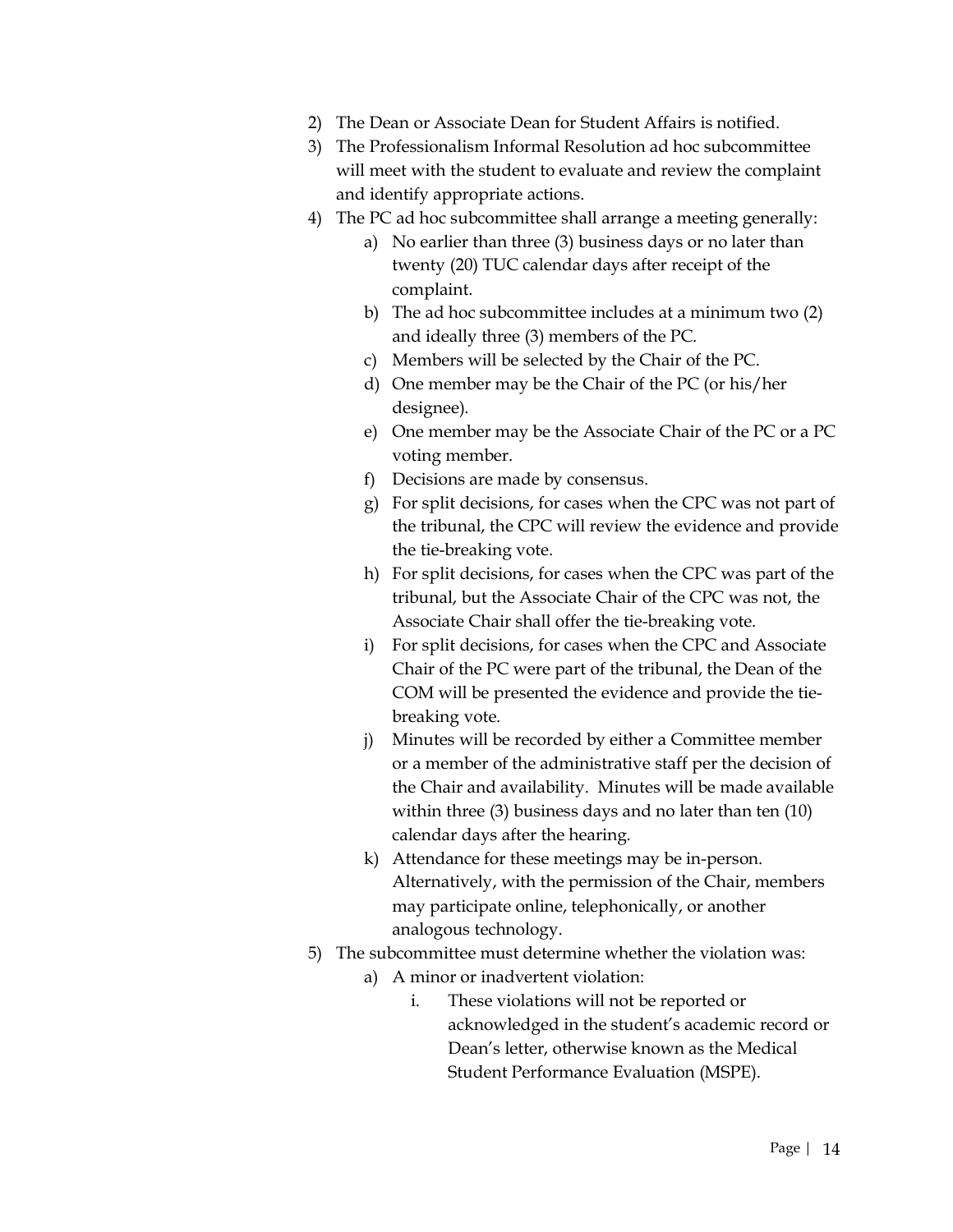- ii. Records related to this violation will be retained until the student has graduated and will be embargoed in the Professionalism files and referred to in any future complaints while the student is attending Touro University California.
- iii. Violations will be reported to the TCUS Academic Integrity Committee during the quarterly meeting, in written format.
- iv. Repeat offenders may be subject to more stringent sanctions.
- b) A major or significant violation with a potential verdict of Sanctions A through C:
	- i. These will be reported to the Student Promotions Committee with a recommendation that the incident be reported to the Dean and/or that it be acknowledged in the student's academic record or Dean's letter.
	- ii. Regardless of the outcome, these complaints will be reported in the annual report to the Student Promotions Committee and the TUCOM Dean and all sanctions A through C reported to the TCUS Academic Integrity Committee during the quarterly meeting in written format.
- 6) A decision letter is sent via email and U.S. mail to the student, summarizing the final conclusions from the INFORMAL subcommittee hearing. See Appendix F for the template of this form.
- 7) Within 3-5 business days, the finalized AIVR is copied to:
	- a) Chief Academic Integrity Officer
	- b) Student Promotions Committee
	- c) Dean of the College of Osteopathic Medicine
	- d) Dean or Associate Dean of Student Affairs for TUC
	- e) Campus Compliance Officer at TUC
- 8) The Professionalism committee will maintain the record for the duration of the student's academic career.
- 9) Once accepted by the student, the decision of the Professionalism subcommittee is final and not subject to appeal.
- 10) If the student does not accept the Informal Resolution, the faculty member completes section C subsection (2) and section D subsection (2) of the AIVR form. This is notification for the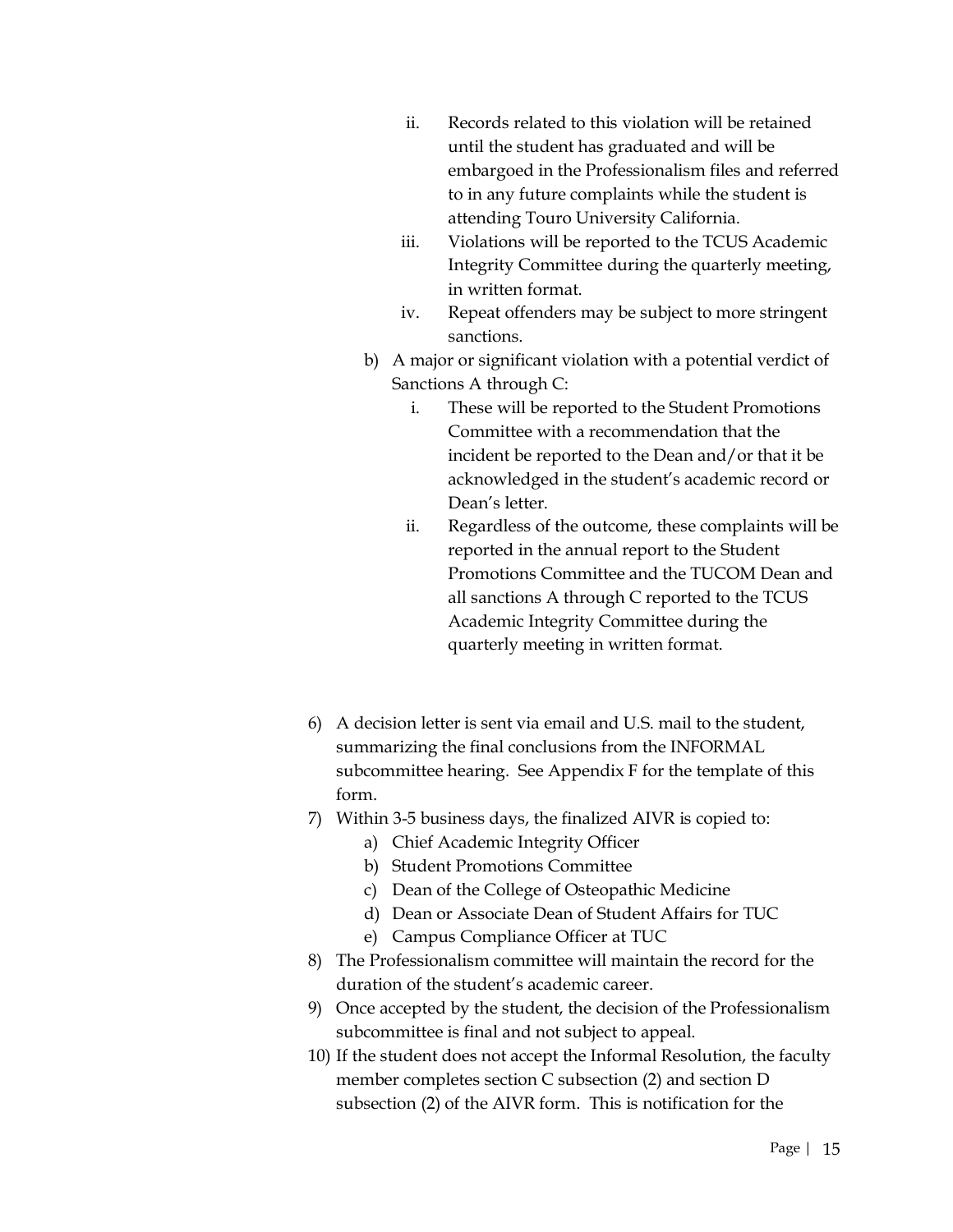FORMAL RESOLUTION, which requires a full hearing of the Standing Committee on Academic Integrity/Professionalism Committee.

- a) The AIVR is submitted to the CPC with copies to the TUC Student Affairs Officer, the CAI Officer, and the TUC Compliance Officer.
- b) The AIVR must be submitted no later than three (3) business days after this determination.
- 11) The CPC (or CAI Officer) completes Section E of this form.

#### **2. FORMAL Resolution by the Professionalism Committee**

- a. When the Chair and the CPC determine that the matter should be resolved by FORMAL RESOLUTION, the faculty member will be so advised by the Chair.
	- i. The AIVR should be completed accordingly. The Department Chair must complete Section D to submit the violation for Formal resolution.
	- ii. Signature from the CPC or CAI Officer in Section D acknowledges receipt of the reporting form (AIVR) and the recommended disposition for Formal resolution.
	- iii. Formal resolution must be used if any of the following occurs:
		- 1) The student denies the charge.
		- 2) The student and faculty member do not agree to informal process resolution.
		- 3) The student has been accused and found at fault before.
		- 4) Any other reason as determined by the PC/CAI Officer or Dean.
- b. The CPC shall arrange a hearing which, generally speaking, should take place no earlier than three (3) business days and no later than twenty (20) calendar days after receipt of the complaint.
- c. The hearing shall take place before the Professionalism Committee.
- d. A quorum is comprised of four (4) voting members (including the Chair) and the Associate Dean for Student Affairs (or their designee) and must be present for all hearings and meetings.
- e. The CPC will participate in all aspects of the meeting, but will only vote in cases of a tie.
- f. Decisions are made by majority vote of the voting members present.
- g. Minutes will be recorded by either a Committee member or a member of the administrative staff per the decision of the Chair.
- h. Attendance for these meetings may be in-person or with the permission of the Chair, the meeting can be held online or telephonically.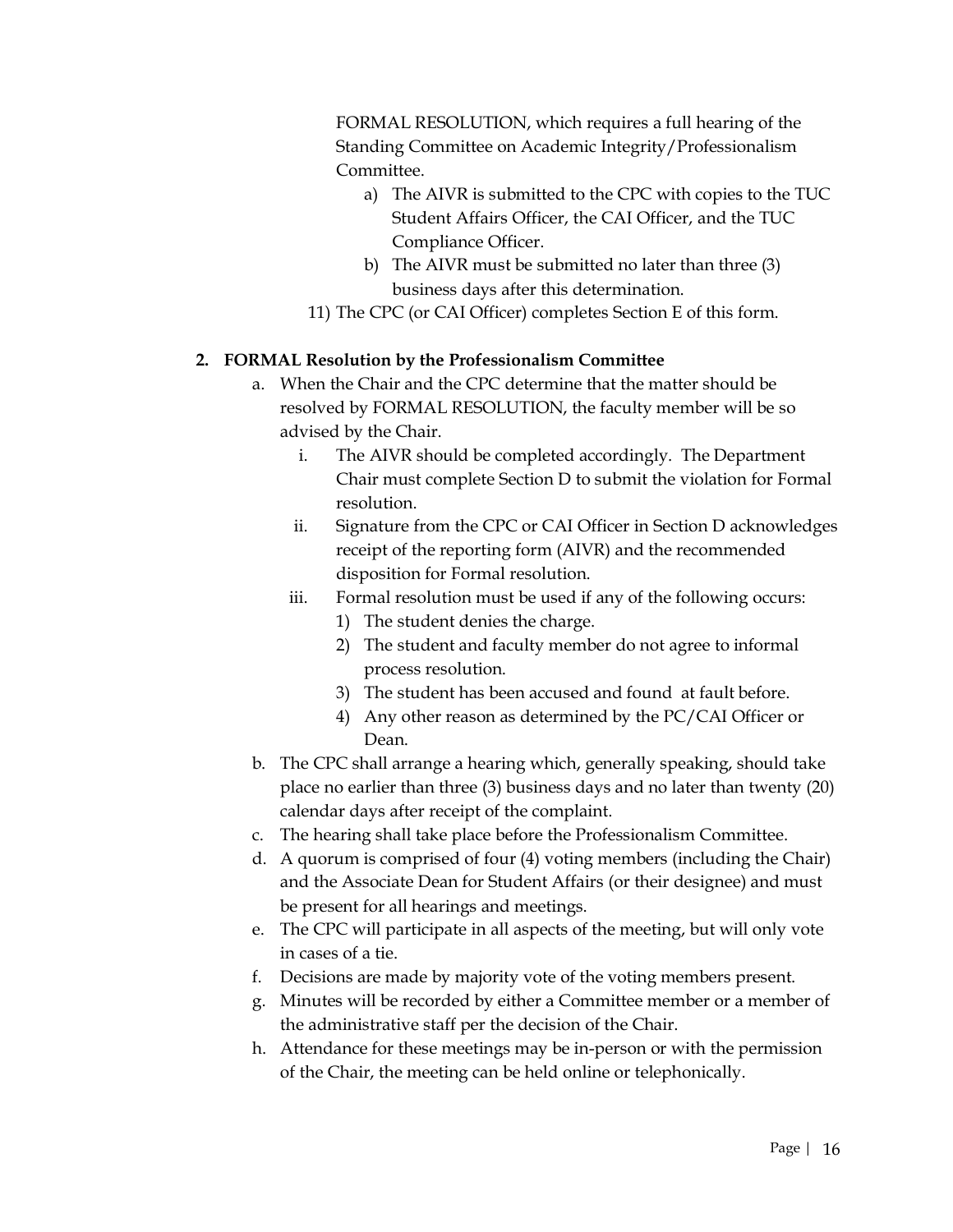- i. All persons involved in a hearing shall be given adequate notice of all hearing dates, times, and places. Such notice will be given at least two (2) business days prior to any hearing, unless waived by the parties involved.
- j. Postponements of Committee hearings may be made by the interested parties or the administration. The student may be granted a postponement if the pertinent information or interested parties cannot, for good cause, be present at the appointed time. Any postponement may not extend beyond a three-month period.
- k. The reported student and the person who reported the student will be afforded the following opportunities;
	- 1) To review, but not copy, all pertinent information to be presented to the Committee. The length of time for review shall be reasonable, as determined by the CPC.
	- 2) To present fully all aspects of the issue before the Committee.
- l. The student who is the subject of the complaint and the person submitting the complaint will be provided:
	- 1) A copy of the written complaint and charges via email with return receipt confirmation or certified mail with return receipt or provided in-person. The length of time for review shall be reasonable, as determined by the CPC.
- m. Postponement of hearings:
	- 1) May be made by the complainant, student subject of the complaint, or the Committee if approved by the CPC.
	- 2) The student may be granted a postponement if pertinent information is unavailable or interested parties cannot be present at the hearing.
	- 3) No postponement may extend for more than three months.
- n. Hearings and meetings are closed sessions to anyone other than: the complainant, the student subject of the complaint, the Professionalism Committee, other invitees (with the permission of the Professionalism Chair, who are present to substantiate facts of the complaint).
- o. The Committee:
	- 1) May hear other individuals of its choosing, though the student who is the subject of the complaint will be notified of these individuals prior to the meeting.
	- 2) May investigate relevant written reports or other documents.
	- 3) Makes decisions by majority vote of the voting members present.
	- 4) The hearing is academic in nature and non-adversarial.
- p. The student: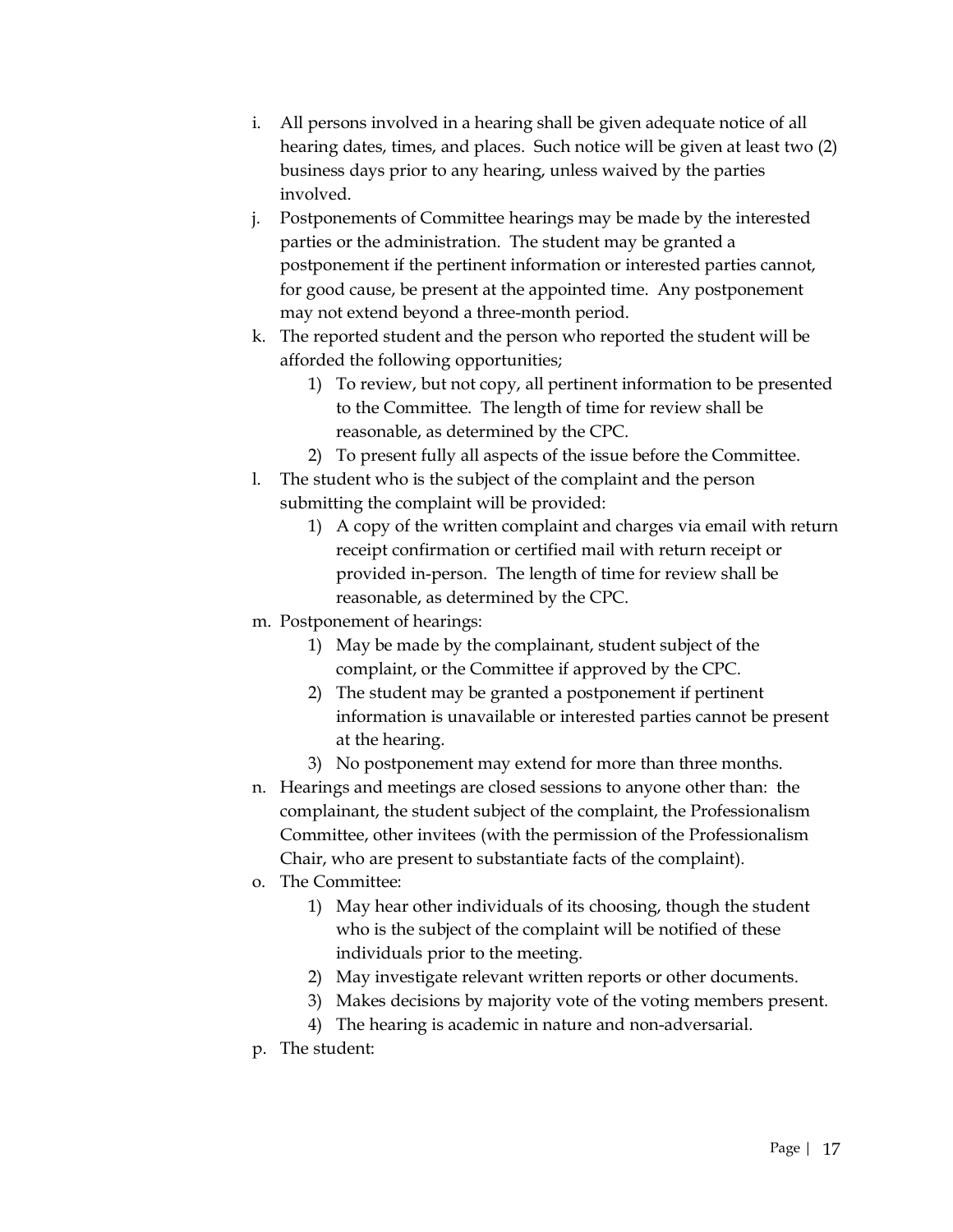- 1) Has the right to appear in person before the committee in order to present his/her case, but after proper notice of the hearing, the Committee may proceed, notwithstanding the student's absence.
- 2) May not be represented by an attorney or other counsel.
- 3) Has the right to be accompanied by an advocate of the student's choosing, but the advocate is not permitted to speak during the proceedings.
- q. At the completion of the information gathering and all discussions, the student and the complainant may each make a closing statement.
- r. At any time during the hearing, the student, the complainant, the Committee, and/or Touro College and University System representatives may raise questions about the information under review.
- s. Audio recordings of the hearing are not permitted.
- t. All information supporting the charges made against a student shall be presented first. Following this presentation, the student who has been accused of a violation will present his/her side of this issue, submitting to the Committee information that he/she chooses to submit to support the student's stance or position. The CPC (or CAI Officer), his or her designee, or other members of the Administration may also meaningfully participate in this information exchange. Pursuant to the Touro College and University System's Code of Conduct, the student is expected not to obstruct the investigation or proceedings. Other parties involved are expected not to obstruct the inquiry or the proceedings.
- u. The student, his/her accuser, the Committee, TUC and /or Touro College and University System's representatives may raise questions about the information under review so that all aspects of the case are clarified.

#### **C. Committee Decision Guidelines**

- 1. The Committee will meet in closed session to reach a decision, including deciding upon sanctions, if applicable.
- 2. Meetings will generally be held within one (1) TUC business day following the hearing and no more than four (4) calendar days following the hearing.
- 3. If the Committee seeks additional information, the Committee shall
	- a. Notify the parties within two (2) TUC business days of the original date of the hearing,
	- b. Reconvene all relevant parties for another hearing within five (5) TUC business days of the original hearing,
	- c. Make the final decision at the final meeting.
- 4. The Committee's decision must be based solely on the information presented at the hearing.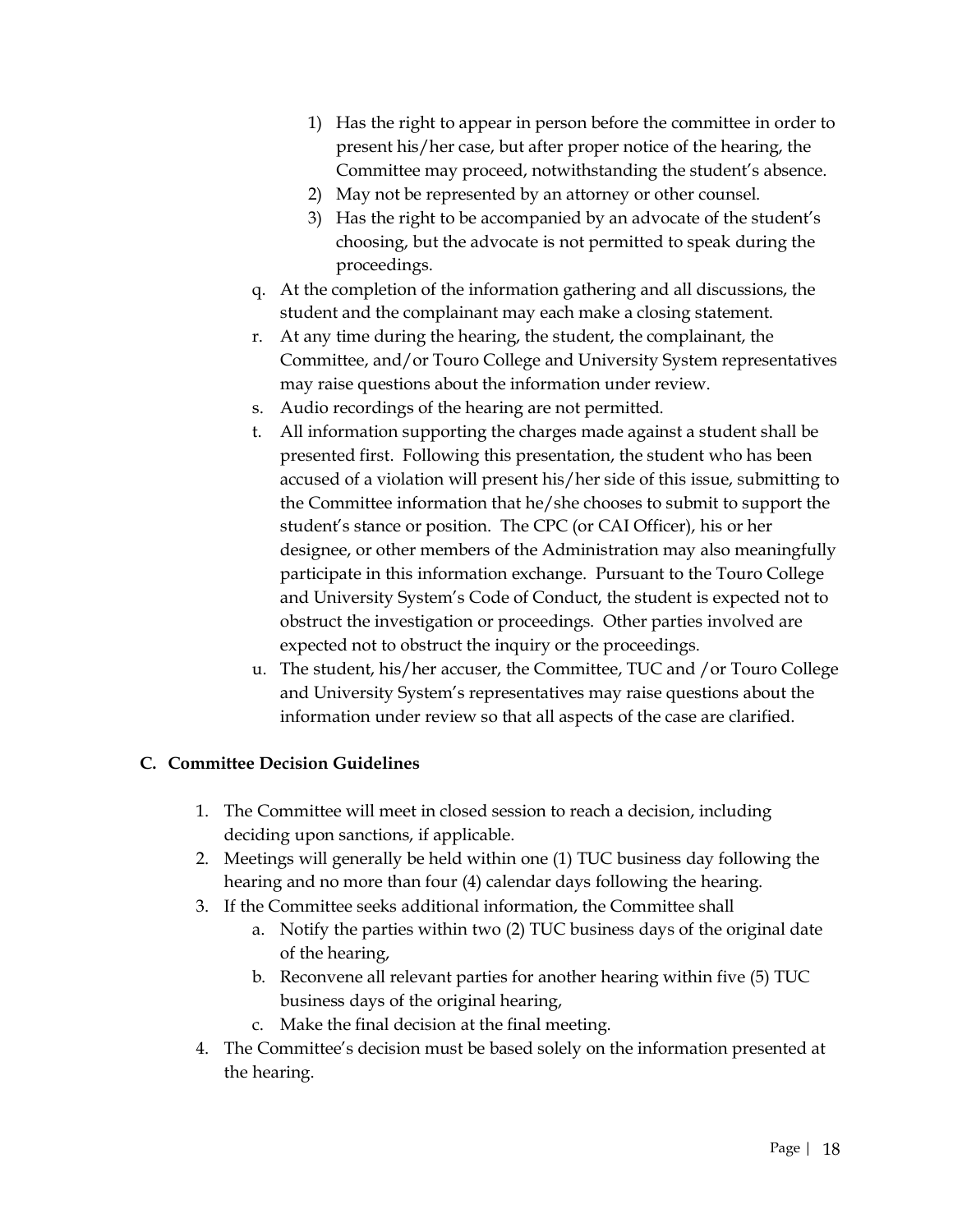- 5. If the student is found responsible for an Academic Integrity and/or Professionalism violation that is deemed significant enough by the Committee to warrant a decision to include sanctions that may affect the student's grades, advancement, or academic record, such decisions will be presented in writing to the Student Promotions Committee within three (3) TUC business days of the Professionalism Committee's determination.
- 6. The Committee's decision must be based solely on the evidence presented at the hearing and will be the final disposition of the issues involved, including sanctions.
- 7. The decision of the Committee will be presented in writing to the CAI Officer, the student, and the department Chair. The Committee's letter will contain the following elements: Charge; Hearing Date; Findings; List of Sanctions; and the Right to Appeal and to whom.
- 8. All parties to be notified include:
	- a. Department Chair
	- b. Student Promotions Committee
	- c. Campus Compliance Officer
	- d. Dean/Associate Dean of Student Affairs
	- e. CAI Officer
	- f. Provost of TUC
- 9. If the Professionalism violation is within the domain of the TCUS Academic Integrity Policy, in the absence of an appeal, the TUCOM Dean will transmit the Committee's decision to the Touro College and University System Academic Integrity Council.

#### **D. The Appeal Process**

- 1. Following a FORMAL Professionalism Hearing and notification of the Committee's decision, a student may appeal the decision. An appeal may only be granted on the basis of:
	- a. Evidence of bias of one or more of the members of the Committee;
	- b. New material documenting information that was not available at the time of the decision;
	- c. Procedural error.
- 2. The student has three (3) business days from receipt of written notification to submit a formal written appeal of the decision to the respective Chief Academic Officer (CAO) (e.g., the Provost or Senior Provost) or his/her designee. The CAO may grant an appeal only on the basis of one of the following:
	- a. Evidence of bias of one or more of the members of the Committee or of the Appeals Dean.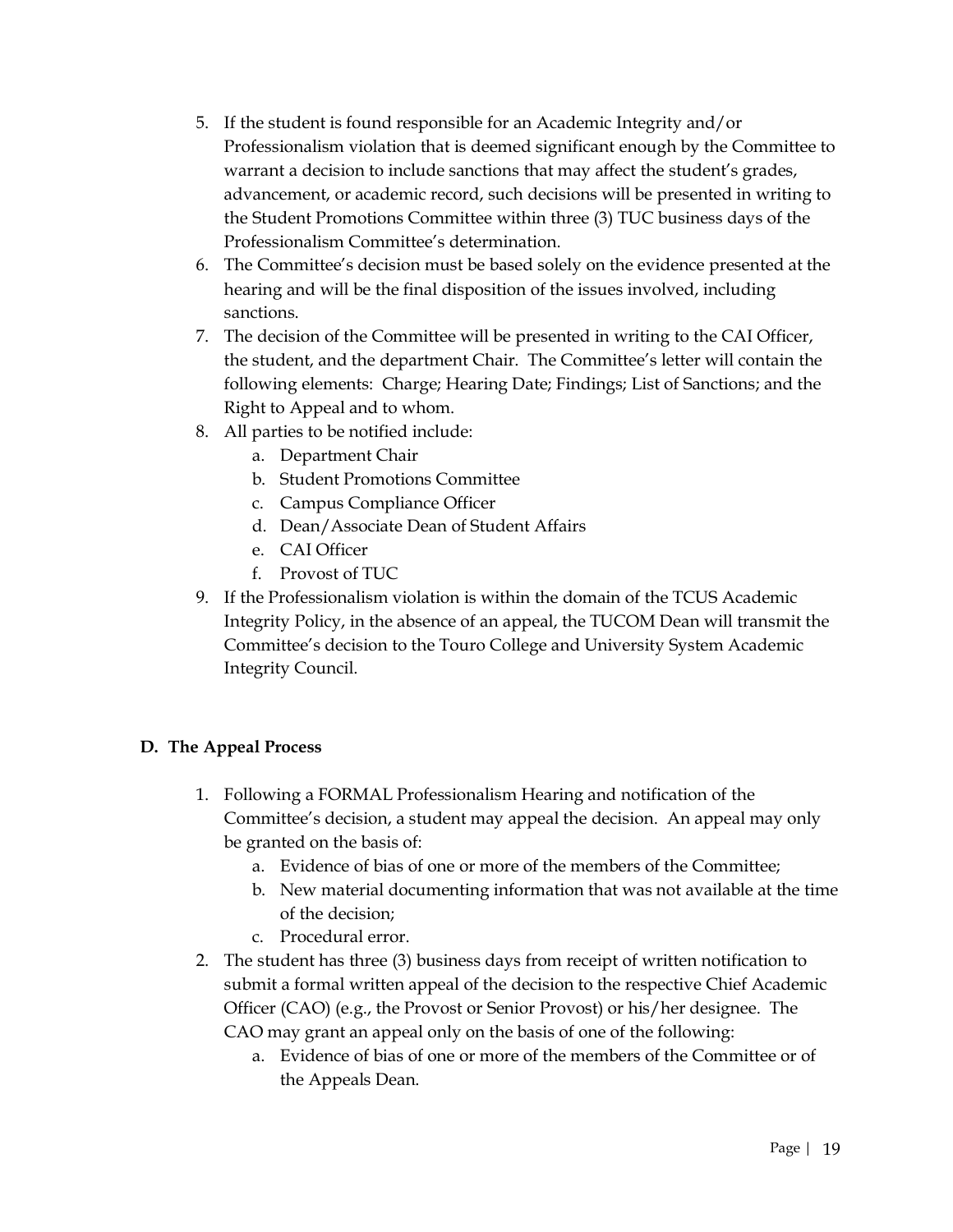- b. New material documenting information that was not available to the Committee or the Appeals Dean at the time of the initial decision.
- c. Procedural error.

The CAO may conduct interviews and review materials, as appropriate. The CAO will notify the student, the CAI Officer, and the Dean in writing of the appeal decision. The decision of the CAO shall be final.

#### **E. Status of the Student Pending a Decision**

Pending resolution on charges, the status of the student will not be altered except in cases where the student may be considered a danger in a clinical setting. Such a student may be suspended only from the clinical aspect of their program pending the outcome of a formal resolution. If a student is suspended for any reason, all as-yet-undisbursed financial aid may be withheld unless or until the action is fully resolved and the student is reinstated. If reinstated, the financial aid funds can be released to the student. If the student is dismissed, the funds will be returned to the proper agency or lender.

# **X. Recordkeeping**

- A. Maintenance of files
	- 1. The Chair of the Professionalism Committee/CAI Officer will maintain records of all violations and resolutions, both informal and formal.
	- 2. On an annual basis, the CAI Officer will submit data on academic integrity violation to the TCUS Academic Integrity Council.
	- 3. Such records shall be kept in accordance with the Record Retention Policy as it relates to student records.
- B. Annual Reporting
	- 1. Annual reports will be made to the TUCOM Dean following the end of each Academic Year which will include the results of all informal and formal meeting activities of the Professionalism Committee. This same report is shared with the CAI Officer for TUC in accordance with the policies set forth by TCUS.
- C. Student Access
	- 1. A student may see his/her file in accordance with Touro College and University System regulations concerning inspection of records as spelled out in Guidelines for Access to and Disclosure of Educational Records Maintained by the Touro College and University System.
- D. File Access (all others)
	- 1. In accordance with TCUS policies.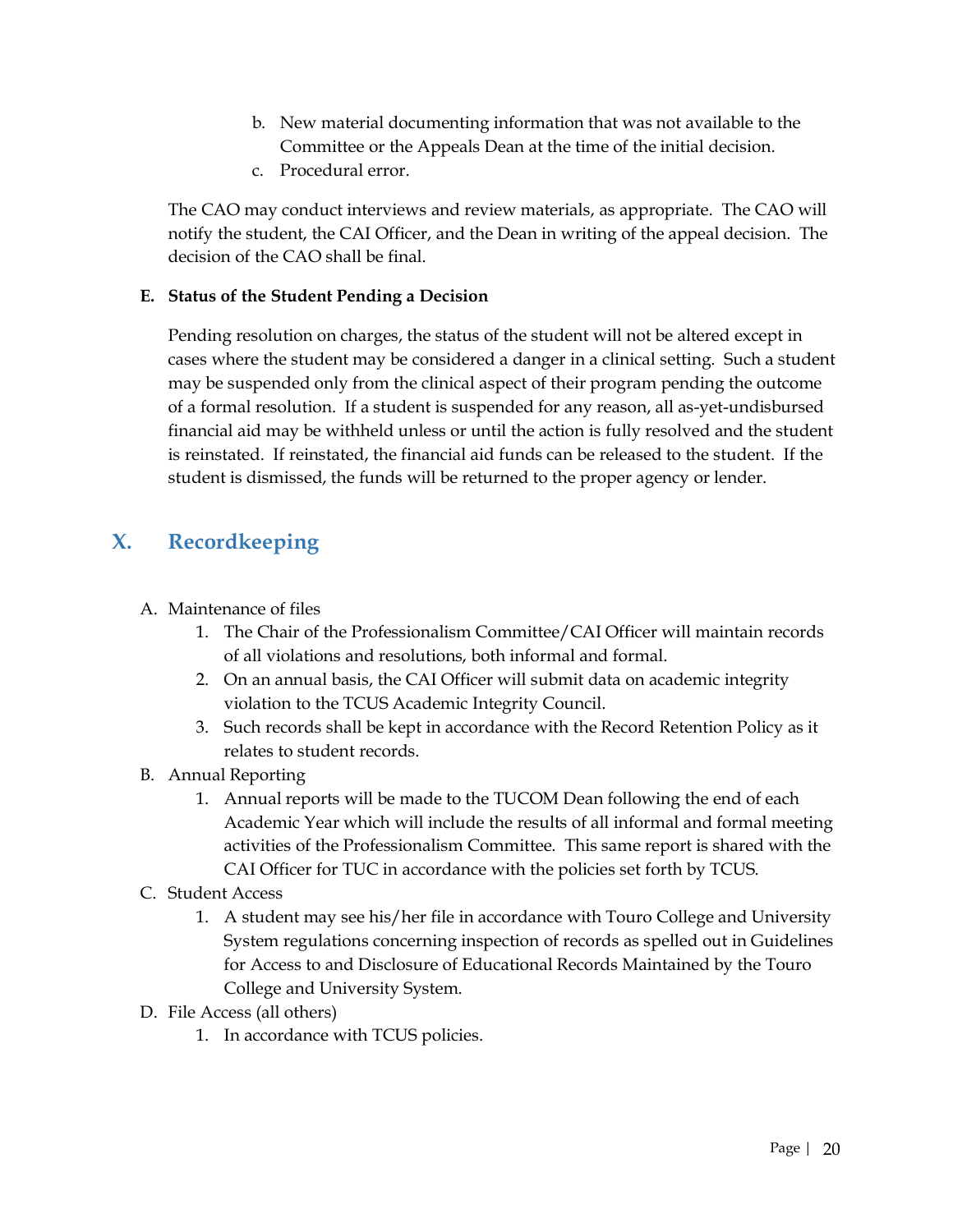## **XI. Appendices**

#### **A. References**

Papadakis, M. A., D. S. Paauw, F. W. Hafferty, J. Shapiro, R. L. Byyny and T. Alpha Omega Alpha Honor Medical Society Think (2012). "Perspective: the education community must develop best practices informed by evidence-based research to remediate lapses of professionalism. "Acad Med 87(12): 1694-1698.

Wynia, M.K., M. A. Papadakis, W. M. Sullivan and F. W. Hafferty (2014). "More than a list of values and desired behaviors: a foundational understanding of medical professionalism. "Acad Med 89(5): 712-714.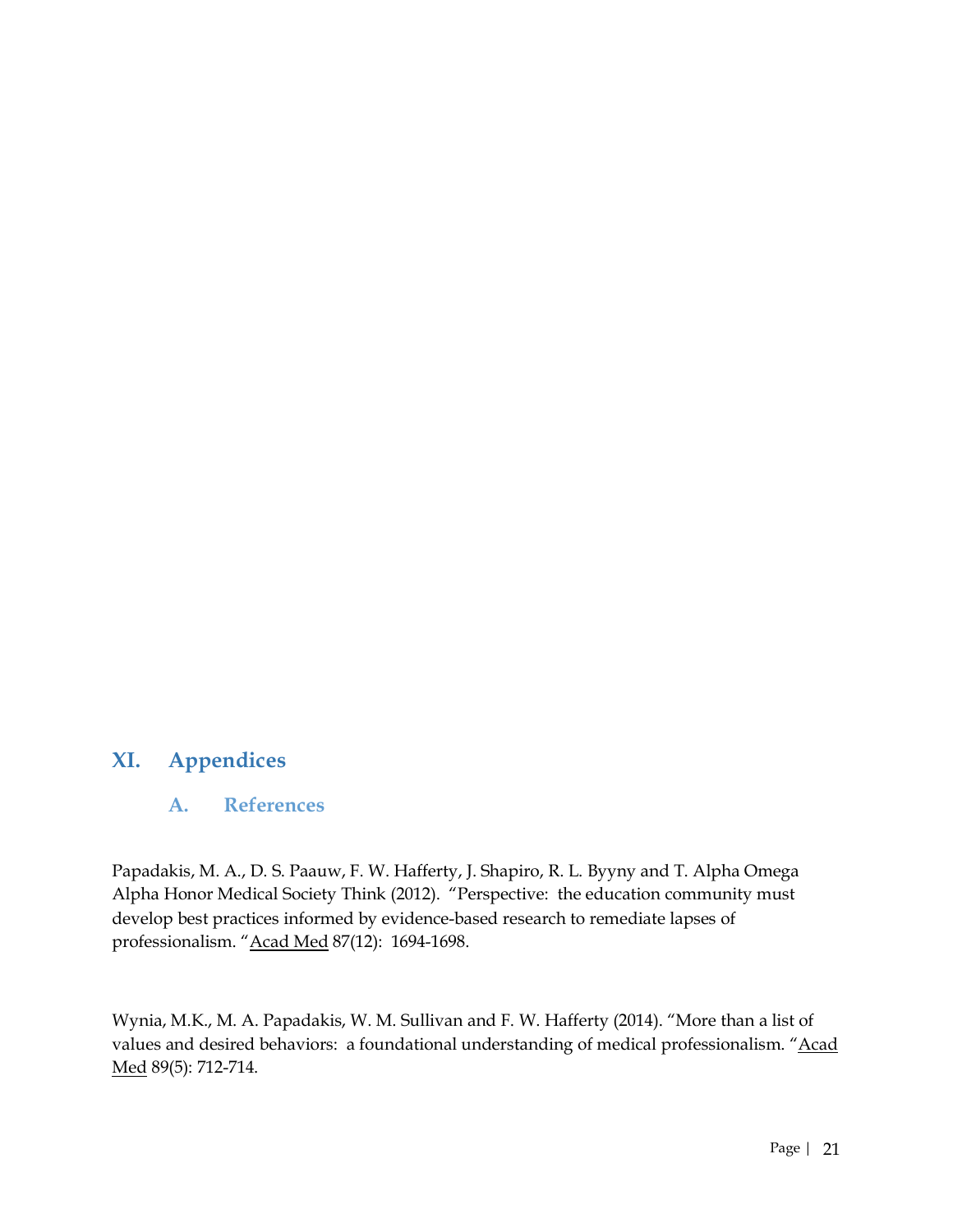# **B. Abbreviations**

| <b>AACOM</b> | American Association of Colleges of Osteopathic Medicine    |
|--------------|-------------------------------------------------------------|
| <b>ACGME</b> | Accreditation Council for Graduate Medical Education        |
| AI           | Academic Integrity                                          |
| CAI          | Chief Academic Integrity Officer                            |
| CAO          | <b>Chief Academic Officer</b>                               |
| <b>CPC</b>   | Chair of the Professionalism Committee                      |
| <b>INC</b>   | Incomplete                                                  |
| <b>MSPE</b>  | Medical Student Performance Evaluation                      |
| PC           | Professionalism Committee                                   |
| <b>SPC</b>   | <b>Student Promotions Committee</b>                         |
| <b>TCUS</b>  | Touro College and University System                         |
| <b>TUC</b>   | Touro University California                                 |
| <b>TUCOM</b> | Touro University California College of Osteopathic Medicine |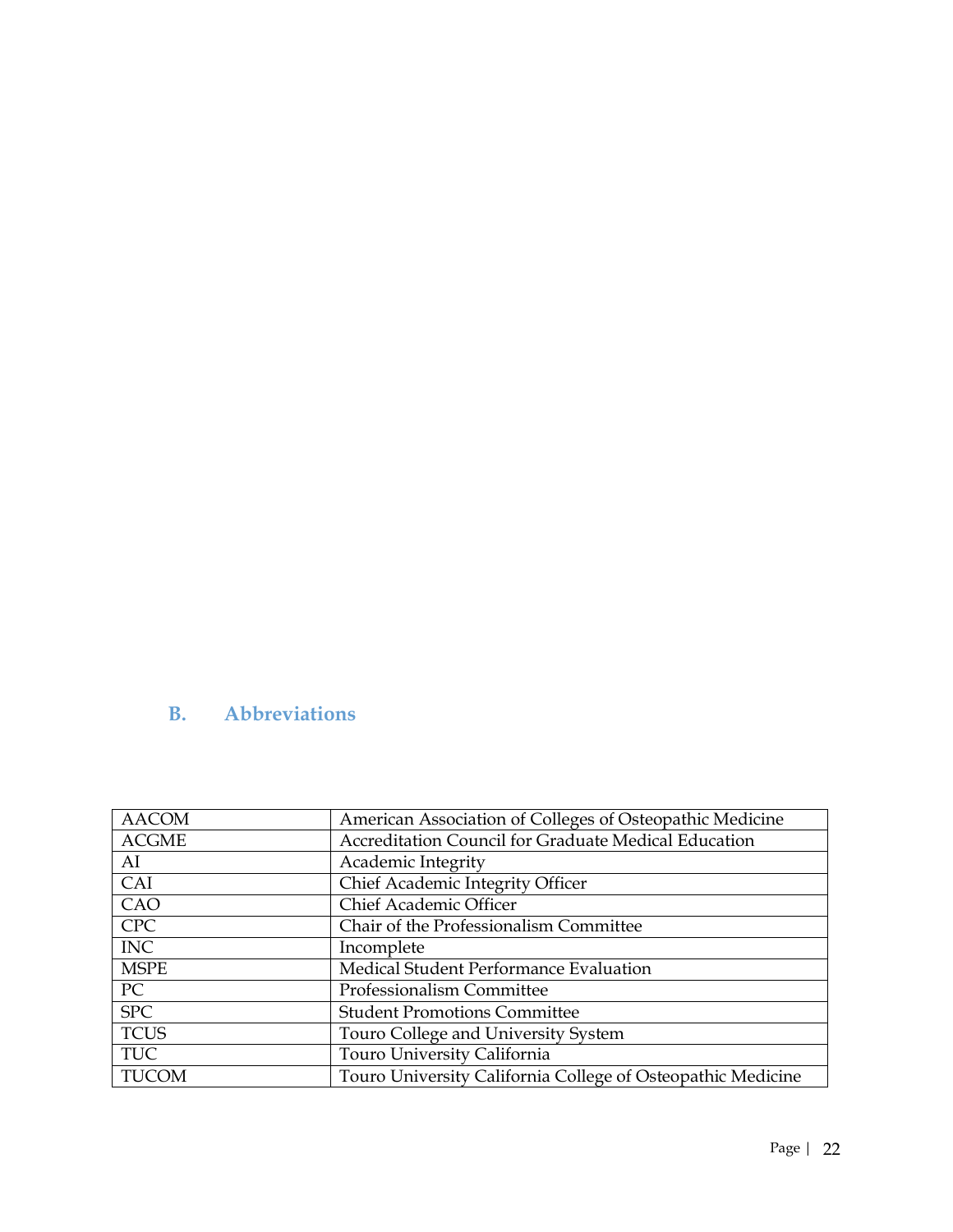#### **C. Sanctions**

- 1. Sanctions may include any of the following or combinations thereof:
	- a. Class A Sanctions
		- i. Expulsion/dismissal
		- ii. Documented on the student's official university transcript
	- b. Class B Sanctions
		- i. Suspension up to twelve (12) months from Touro University California College of Osteopathic Medicine
		- ii. Documented on the student's official university transcript
	- c. Class C Sanctions
		- i. Placement on Academic Probation
		- ii. Indication of the disciplinary action in a letter of reprimand, in reference letters, in the Dean's letter, licensure, and regulatory forms, etc.
		- iii. Failure in the course, with consequences as determined by the individual program's rules and regulations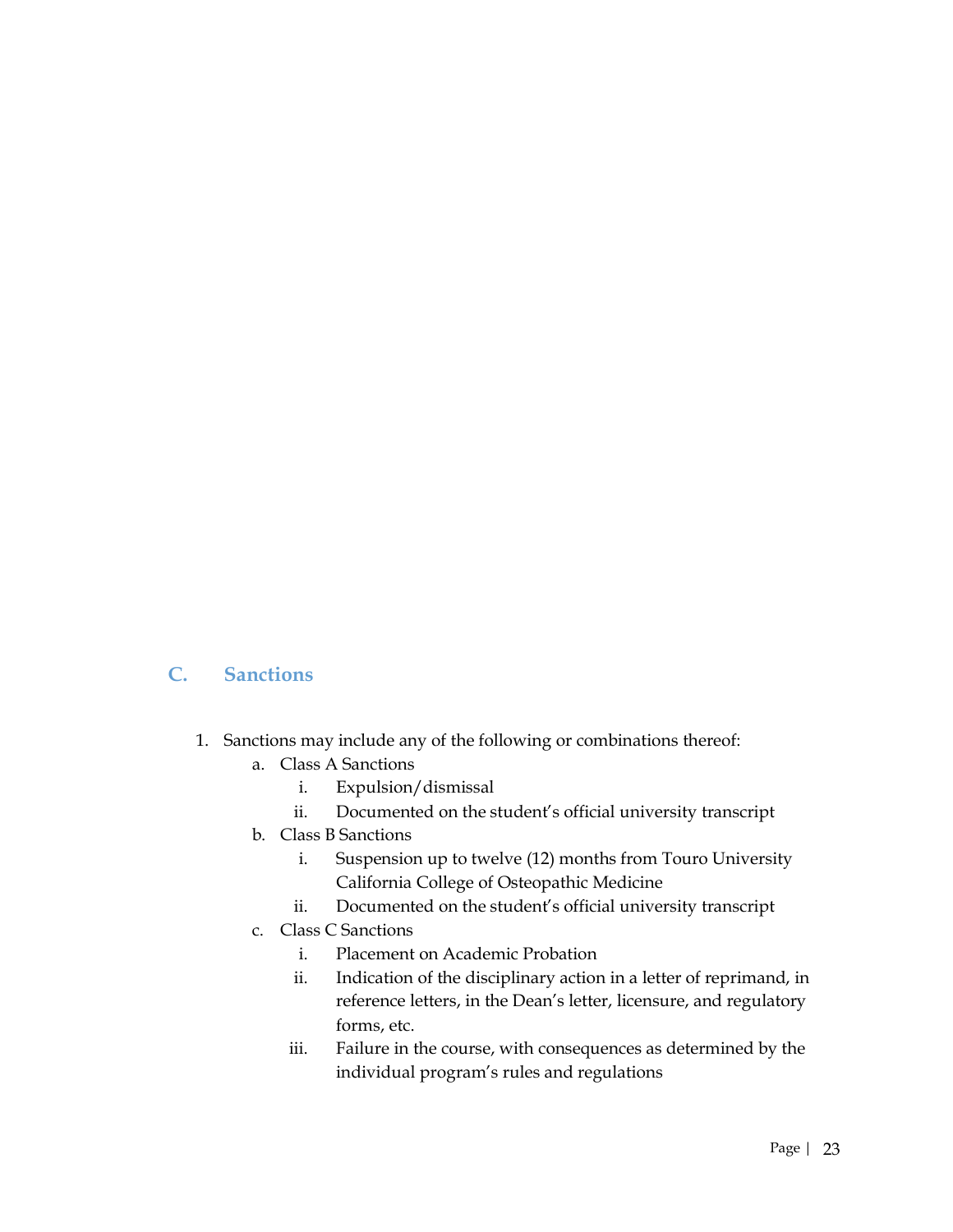- iv. Reduction of the grade for a particular submitted piece of work, segment of work required for a course/clerkship, or the entire course/clerkship with or without the option of redoing the work or the course/clerkship
- v. Requiring the student to redo the assignment
- 2. The sanction appraised should correspond to the degree of the violation.
- 3. Degree conferral will be suspended until the violation/case is fully adjudicatd.
- 4. Repeat offenders may be subject to more stringent sanctions.

# **D. AACOM Professional Competencies and Sub-Competencies**

https://www.aacom.org/docs/default-source/corecompetencies/corecompetencyreport2012.pdf?sfvrsn=4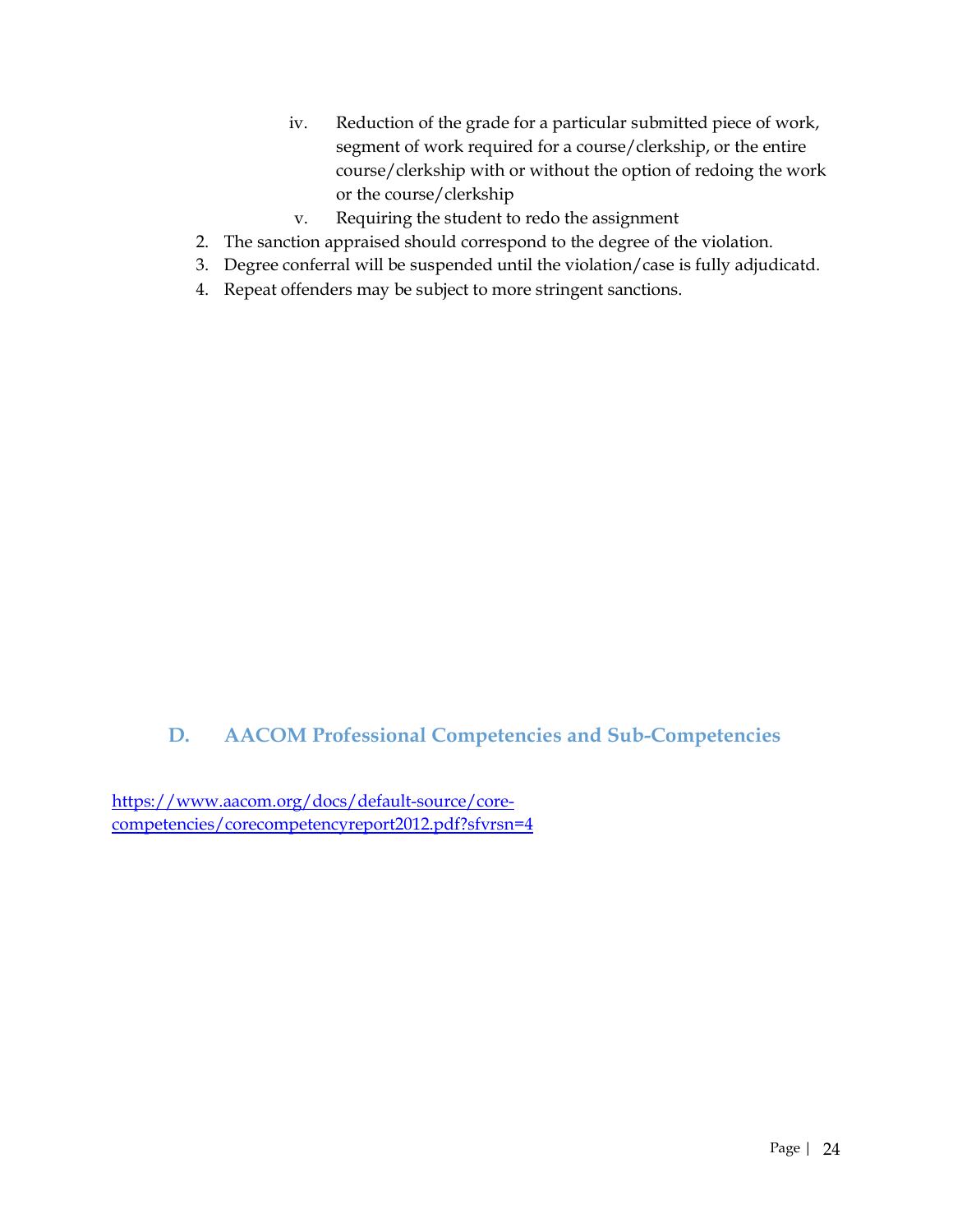# **E. AIVR**

https://www.touro.edu/students/policies/academic-integrity/procedures-in-response-toviolations/reporting-a-case/